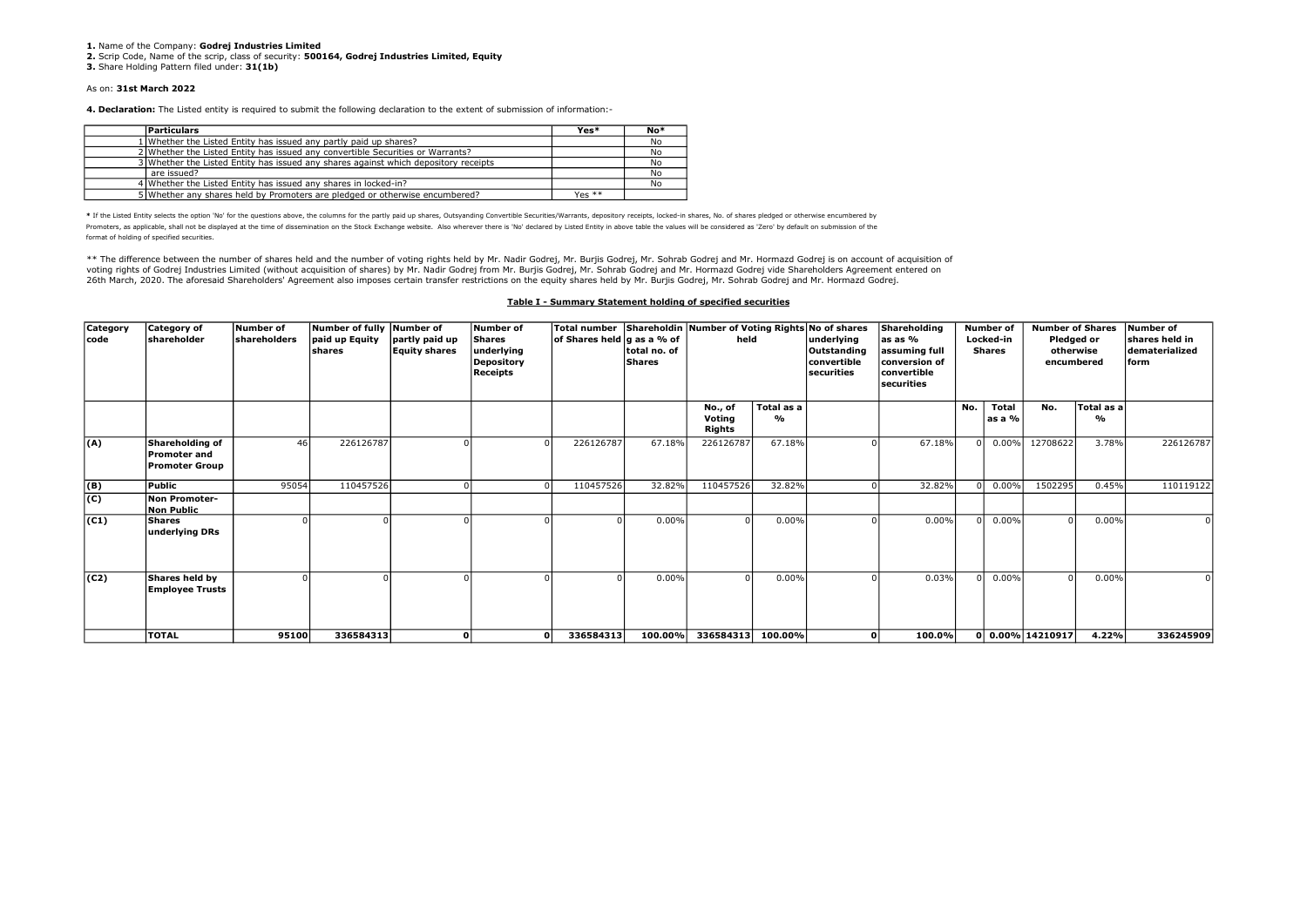## Table II - Statement showing shareholding pattern of the Promoter and Promoter Group

| Category | Category of shareholder                                     | Entity Type i.e.      | Number of   |                |          |                          | Number of fully Number of Number of Total number of | Shareholdin   | <b>Number of Voting Rights</b> |            |                |           |             | No of Sharehol Number of Locked- |                         | Number of             | Number of      |
|----------|-------------------------------------------------------------|-----------------------|-------------|----------------|----------|--------------------------|-----------------------------------------------------|---------------|--------------------------------|------------|----------------|-----------|-------------|----------------------------------|-------------------------|-----------------------|----------------|
| code     |                                                             | Promoter or           | shareholder | paid up Equity | partly   | Shares                   | <b>Shares held</b>                                  | g as a % of   |                                | held       | shares         | ding as   |             | in Shares                        |                         | <b>Shares Pledged</b> | shares held in |
|          |                                                             | <b>Promoter Group</b> | s           | shares         | paid up  | underlying               |                                                     | total no. of  |                                |            | underlyin      | as %      |             |                                  |                         | or otherwise          | dematerialized |
|          |                                                             | <b>Entity (Except</b> |             |                |          | <b>Equity Depository</b> |                                                     | <b>Shares</b> |                                |            |                | assumir   |             |                                  |                         | encumbered            | forn           |
|          |                                                             | Promoter)             |             |                | shares   | Receipts                 |                                                     |               |                                |            | Outstandi      | g ful     |             |                                  |                         |                       |                |
|          |                                                             |                       |             |                |          |                          |                                                     |               |                                |            |                | convers   |             |                                  |                         |                       |                |
|          |                                                             |                       |             |                |          |                          |                                                     |               |                                |            | convertibl     | on of     |             |                                  |                         |                       |                |
|          |                                                             |                       |             |                |          |                          |                                                     |               |                                |            |                | converti  |             |                                  |                         |                       |                |
|          |                                                             |                       |             |                |          |                          |                                                     |               |                                |            | securities     | Ыø        |             |                                  |                         |                       |                |
|          |                                                             |                       |             |                |          |                          |                                                     |               |                                |            |                | securitie |             |                                  |                         |                       |                |
|          |                                                             |                       |             |                |          |                          |                                                     |               |                                |            |                |           |             |                                  |                         |                       |                |
|          |                                                             |                       |             |                |          |                          |                                                     |               |                                |            |                |           |             |                                  |                         |                       |                |
|          |                                                             |                       |             |                |          |                          |                                                     |               |                                |            |                |           |             |                                  |                         |                       |                |
|          |                                                             |                       |             |                |          |                          |                                                     |               | No. of Voting                  | Total as a |                |           | No.         | Total as a                       | No.                     | Total as              |                |
|          |                                                             |                       |             |                |          |                          |                                                     |               | Rights                         |            |                |           |             |                                  |                         | a %                   |                |
|          |                                                             |                       |             |                |          |                          |                                                     |               |                                |            |                |           |             |                                  |                         |                       |                |
| (1)      | Indian                                                      |                       |             |                |          |                          |                                                     |               |                                |            |                |           |             |                                  |                         |                       |                |
| (a)      | Individuals/ Hindu Undivided Family                         |                       | 18          |                |          |                          |                                                     |               |                                |            |                |           |             |                                  |                         |                       |                |
|          | BURJIS NADIR GODREJ                                         |                       |             | 56,94,97       |          |                          | 56,94,975                                           | 1.69%         | 56,94,97                       | 1.69%      |                | 0.00%     |             | 0.00%                            |                         | 0.00%                 | 56,94,975      |
|          |                                                             | Promoter Group        |             |                |          |                          |                                                     |               |                                |            |                |           |             |                                  |                         |                       |                |
|          | NADIR B GODREJ                                              | romoter               |             | 5,99,008       |          |                          | 5,99,008                                            | 0.18%         | 5,99,008                       | 0.18%      |                | 0.00%     |             | 0.00%                            | $\overline{0}$          | 0.00%                 | 5,99,008       |
|          | NAVROZE JAMSHYD GODREJ                                      | Promoter Group        |             | 1,01,57,316    | 0        | $\Omega$                 | 1,01,57,316                                         | 3.02%         | 1,01,57,316                    | 3.02%      | $\mathbf 0$    | 0.00%     | $\mathbf 0$ | 0.00%                            | 0                       | 0.00%                 | 1,01,57,316    |
|          | NISABA GODREJ                                               | romoter Group         |             | 7,41,75        |          |                          | 7,41,753                                            | 0.22%         | 7,41,753                       | 0.22%      |                | 0.00%     |             | 0.00%                            |                         | 0.00%                 | 7,41,753       |
|          | NYRIKA HOLKAR                                               | Promoter Group        |             | 2,26,36,500    |          |                          | 2,26,36,500                                         | 6.73%         | 2,26,36,500                    | 6.73%      | $\Omega$       | 0.00%     |             | 0.00%                            |                         | 0.00%                 | 2,26,36,500    |
|          | PIROJSHA ADI GODREJ                                         | Promoter Group        |             | 7,41,758       | $\Omega$ | $\Omega$                 |                                                     | 0.22%         | 7,41,758                       | 0.22%      | $\Omega$       | 0.00%     | $\mathbf 0$ | 0.00%                            | $\Omega$                | 0.00%                 | 7,41,758       |
|          |                                                             |                       |             |                |          |                          | 7,41,758                                            |               |                                |            |                |           |             |                                  |                         |                       |                |
|          | RISHAD KAIKHUSHRU NAOROJI                                   | romoter               |             | 50             |          |                          | 50                                                  | 0.00%         | 50                             | 0.00%      |                | 0.00%     | $\Omega$    | 0.00%                            |                         | 0.00%                 | 50             |
|          | SOHRAB NADIR GODREJ                                         | Promoter Group        |             | 52,82,647      |          |                          | 52,82,647                                           | 1.57%         | 52,82,647                      | 1.57%      |                | 0.00%     | - 0         | 0.00%                            |                         | 0.00%                 | 52,82,647      |
|          | TANYA ARVIND DUBASH                                         | Promoter Group        |             | 7,41,755       | $\Omega$ | $\Omega$                 | 7,41,755                                            | 0.22%         | 7,41,755                       | 0.22%      | $\Omega$       | 0.00%     | $\mathbf 0$ | 0.00%                            |                         | 0.00%                 | 7,41,755       |
|          | ADI B. GODREJ                                               | romoter               |             | 6,07,692       |          | $\Omega$                 | 6,07,692                                            | 0.18%         | 6,07,692                       | 0.18%      | $\Omega$       | 0.00%     | 0           | 0.00%                            |                         | 0.00%                 | 6,07,692       |
|          |                                                             |                       |             |                |          |                          |                                                     |               |                                |            |                |           |             |                                  |                         |                       |                |
|          | JAMSHYD NAOROJI GODREJ                                      | Promoter              |             | 3,14,29,854    |          |                          | 3,14,29,854                                         | 9.34%         | 3,14,29,854                    | 9.34%      | $\Omega$       | 0.00%     | $^{\circ}$  | 0.00%                            | $\Omega$                | 0.00%                 | 3,14,29,854    |
|          | PHEROZA J. GODREJ                                           | Promoter Group        |             | 3.             |          | $\Omega$                 | 33                                                  | 0.00%         | 33                             | 0.00%      | $\Omega$       | 0.00%     | $\Omega$    | 0.00%                            |                         | 0.00%                 | 33             |
|          | RAIKA JAMSHYD GODREJ                                        | romoter Group         |             | 9,97,089       |          | $\Omega$                 | 9,97,089                                            | 0.30%         | 9,97,089                       | 0.30%      |                | 0.00%     |             | 0.00%                            |                         | 0.00%                 | 9,97,089       |
|          | VIJAY M. CRISHNA                                            | Promoter Group        |             |                | $\Omega$ | $\Omega$                 |                                                     | 0.00%         |                                | 0.00%      | $\overline{0}$ | 0.00%     | $\mathbf 0$ | 0.00%                            |                         | 0.00%                 |                |
|          | SMITA GODREJ CRISHNA                                        |                       |             |                |          | $\Omega$                 | 6,07,634                                            | 0.18%         | 6,07,634                       | 0.18%      | $\Omega$       | 0.00%     | $\Omega$    | 0.00%                            |                         | 0.00%                 | 6,07,634       |
|          |                                                             | Promoter              |             | 6,07,634       |          |                          |                                                     |               |                                |            |                |           |             |                                  |                         |                       |                |
|          | HORMUZD N. GODREJ                                           | romoter Group         |             | 17,31,000      |          |                          | 17,31,000                                           | 0.51%         | 17,31,000                      | 0.51%      | $\Omega$       | 0.00%     |             | 0.00%                            |                         | 0.00%                 | 17,31,000      |
|          | RATI NADIR GODREJ                                           | Promoter Group        |             |                | $\Omega$ | $\Omega$                 |                                                     | 0.00%         |                                | 0.00%      | 0              | 0.00%     | $^{\circ}$  | 0.00%                            | $\overline{\mathbf{0}}$ | 0.00%                 |                |
|          | AZAAR ARVIND DUBASH                                         | romoter Group         |             |                |          |                          |                                                     | 0.00%         |                                | 0.00%      |                | 0.00%     | $\Omega$    | 0.00%                            |                         | 0.00%                 |                |
|          | ARYAAN ARVIND DUBASH                                        | Promoter Group        |             |                |          |                          |                                                     | 0.00%         |                                | 0.00%      |                | 0.00%     | - 0         | 0.00%                            |                         | 0.00%                 |                |
|          |                                                             |                       |             |                |          |                          |                                                     |               |                                |            |                |           |             |                                  |                         |                       |                |
|          | <b>HARINDER MADER</b>                                       | Promoter Group        |             |                |          |                          |                                                     | 0.00%         |                                | 0.00%      |                | 0.00%     | $\Omega$    | 0.00%                            |                         | 0.00%                 |                |
|          |                                                             |                       |             |                |          |                          |                                                     |               |                                |            |                |           |             |                                  |                         |                       |                |
|          | ALOO VAGHAIWALLA                                            | Promoter Group        |             |                |          |                          |                                                     | 0.00%         |                                | 0.00%      |                | 0.00%     |             | 0.00%                            |                         | 0.00%                 |                |
|          | BEHRAM VAGHAIWALLA                                          |                       |             |                |          |                          |                                                     | 0.00%         |                                | 0.00%      |                |           | - 0         | 0.00%                            |                         | 0.00%                 |                |
|          |                                                             | Promoter Group        |             |                |          |                          |                                                     |               |                                |            |                | 0.00%     |             |                                  |                         |                       |                |
|          | ARMAITY VAGHAIWALLA                                         | Promoter Group        |             |                |          |                          |                                                     | 0.00%         |                                | 0.00%      |                | 0.00%     |             |                                  |                         | 0.00%                 |                |
|          |                                                             |                       |             |                |          |                          |                                                     |               |                                |            |                |           |             | 0.00%                            |                         |                       |                |
|          | FRENY MODY                                                  |                       |             |                |          |                          |                                                     | 0.00%         |                                | 0.00%      |                | 0.00%     |             | 0.00%                            |                         | 0.00%                 |                |
|          |                                                             | Promoter Group        |             |                |          |                          |                                                     |               |                                |            |                |           |             |                                  |                         |                       |                |
|          | <b>VIVECK CRISHNA</b>                                       |                       |             |                |          |                          |                                                     | 0.00%         |                                | 0.00%      |                | 0.00%     | 0           | 0.00%                            |                         | 0.00%                 |                |
|          |                                                             | Promoter Group        |             |                |          |                          |                                                     |               |                                |            |                |           |             |                                  |                         |                       |                |
|          | VICKRAM CRISHNA                                             | romoter Group         |             |                |          |                          |                                                     | 0.00%         |                                | 0.00%      |                | 0.00%     | 0           | 0.00%                            |                         | 0.00%                 |                |
|          | SEETHA SHEARER                                              | Promoter Group        |             |                |          |                          |                                                     | 0.00%         |                                | 0.00%      |                | 0.00%     | $^{\circ}$  | 0.00%                            |                         | 0.00%                 |                |
|          |                                                             |                       |             |                |          |                          |                                                     |               |                                |            |                |           |             |                                  |                         |                       |                |
|          | KARLA BOOKMAN                                               | Promoter Group        |             | 237000         |          |                          | 2,37,000                                            | 0.07%         | 2,37,000                       | 0.07%      | n              | 0.00%     | - 0         | 0.00%                            |                         | 0.00%                 | 2,37,000       |
|          | LANA GODREJ                                                 | Promoter Group        |             | 265000         |          |                          | 2,65,000                                            | 0.08%         | 2,65,000                       | 0.08%      | $\Omega$       | 0.00%     | $\Omega$    | 0.00%                            |                         | 0.00%                 | 2,65,000       |
|          | SASHA GODREJ                                                | romoter Group         |             | 241200         |          |                          | 2,41,200                                            | 0.07%         | 2,41,200                       | 0.07%      |                | 0.00%     |             | 0.00%                            | $\Omega$                | 0.00%                 | 2,41,200       |
|          | CYRUS PHIROZE SHROFF                                        | Promoter Group        |             |                |          |                          |                                                     | 0.00%         |                                | 0.00%      | $\mathbf 0$    | 0.00%     | $\mathbf 0$ | 0.00%                            | - 0                     | 0.00%                 |                |
|          |                                                             |                       |             |                |          |                          |                                                     |               |                                |            |                |           |             |                                  |                         |                       |                |
|          | YESHWANT HOLKAR                                             | romoter Group         |             |                |          |                          |                                                     | 0.00%         |                                | 0.00%      |                | 0.00%     |             | 0.00%                            |                         | 0.00%                 |                |
|          | ARIANNE AMAVA HOLKAR                                        | romoter Group         |             |                |          |                          |                                                     | 0.00%         |                                | 0.00%      |                | 0.00%     | $\Omega$    | 0.00%                            |                         | 0.00%                 |                |
| (b)      | Central Government/ State Government(s)                     |                       |             |                |          |                          |                                                     | 0.00%         |                                | 0.00%      | $\Omega$       | 0.00%     | $^{\circ}$  | 0.00%                            |                         | 0.00%                 |                |
| (c)      | Financial Institutions/ Banks                               |                       |             |                |          |                          |                                                     | 0.00%         |                                | 0.00%      |                | 0.00%     | 0           | 0.00%                            |                         | 0.00%                 |                |
| (d)      | Any Other (specify)                                         |                       | 27          |                |          |                          |                                                     |               |                                |            |                |           |             |                                  |                         |                       |                |
|          |                                                             |                       |             |                |          |                          |                                                     |               |                                |            |                |           |             |                                  |                         |                       |                |
|          | <b>Trusts</b>                                               |                       |             |                |          |                          |                                                     |               |                                |            |                |           |             |                                  |                         |                       |                |
|          | MR. NADIR GODREJ, MR. HORMAZD GODREJ AND                    | Promoter Group        |             | 89,35,621      |          |                          | 89,35,621                                           | 2.65%         | 89,35,621                      | 2.65%      |                | 0.00%     |             | 0.00%                            |                         | 0.00%                 | 89,35,621      |
|          | MRS. RATI GODREJ (TRUSTEES OF HNG FAMILY                    |                       |             |                |          |                          |                                                     |               |                                |            |                |           |             |                                  |                         |                       |                |
|          | TRUST                                                       |                       |             |                |          |                          |                                                     |               |                                |            |                |           |             |                                  |                         |                       |                |
|          | MS. NISABA GODREJ AND MR. PIROJSHA GODREJ                   | Promoter Group        |             | 1,19,34,518    |          |                          | 1,19,34,518                                         | 3.55%         | 1,19,34,518                    | 3.55%      |                | 0.00%     | $\Omega$    | 0.00%                            |                         | 0.00%                 | 1,19,34,518    |
|          | (TRUSTEES OF NG FAMILY TRUST)                               |                       |             |                |          |                          |                                                     |               |                                |            |                |           |             |                                  |                         |                       |                |
|          | MR. PIROJSHA GODREJ AND MS. NISABA GODREJ                   | Promoter Group        |             | 1,11,91,318    |          |                          | 1,11,91,318                                         | 3.32%         | 1,11,91,318                    | 3.32%      |                | 0.00%     |             | 0.00%                            |                         | 0.00%                 | 1,11,91,318    |
|          | (TRUSTEES OF PG FAMILY TRUST)                               |                       |             |                |          |                          |                                                     |               |                                |            |                |           |             |                                  |                         |                       |                |
|          | JAMSHYD GODREJ, PHEROZA GODREJ AND                          | Promoter Group        |             |                |          |                          |                                                     | 0.00%         |                                | 0.00%      |                | 0.00%     |             | 0.00%                            |                         | 0.00%                 |                |
|          | NAVROZE GODREJ [(TRUSTEES OF THE RAIKA                      |                       |             |                |          |                          |                                                     |               |                                |            |                |           |             |                                  |                         |                       |                |
|          | GODREJ FAMILY TRUST) (BENEFICIAL INTEREST IS                |                       |             |                |          |                          |                                                     |               |                                |            |                |           |             |                                  |                         |                       |                |
|          | OF RAIKA GODRE1)                                            |                       |             |                |          |                          |                                                     |               |                                |            |                |           |             |                                  |                         |                       |                |
|          | MS. TANYA DUBASH AND MR. PIROJSHA GODREJ                    | Promoter Group        |             | 1,19,34,517    |          |                          | 1,19,34,517                                         | 3.55%         | 1.19.34.517                    | 3.55%      |                | 0.00%     |             | 0.00%                            |                         | 0.00%                 | 1,19,34,517    |
|          | (TRUSTEES OF TAD FAMILY TRUST)                              |                       |             |                |          |                          |                                                     |               |                                |            |                |           |             |                                  |                         |                       |                |
|          | MRS. SMITA GODREJ CRISHNA, MS. FREYAN                       | Promoter Group        |             | 1,27,40,146    |          |                          | 1,27,40,146                                         | 3.79%         | 1,27,40,146                    | 3.79%      |                | 0.00%     |             | 0.00%                            | $\Omega$                | 0.00%                 | 1,27,40,146    |
|          | CRISHNA BIERI AND MS. NYRIKA HOLKAR                         |                       |             |                |          |                          |                                                     |               |                                |            |                |           |             |                                  |                         |                       |                |
|          | (TRUSTEES OF FVC FAMILY TRUST)                              |                       |             |                |          |                          |                                                     |               |                                |            |                |           |             |                                  |                         |                       |                |
|          | MRS. SMITA GODREJ CRISHNA, MS. FREYAN                       | Promoter Group        |             |                |          |                          |                                                     | 0.00%         |                                | 0.00%      |                | 0.00%     | $\Omega$    | 0.00%                            |                         | 0.00%                 |                |
|          | CRISHNA BIERI AND MS. NYRIKA HOLKAR                         |                       |             |                |          |                          |                                                     |               |                                |            |                |           |             |                                  |                         |                       |                |
|          | (TRUSTEES OF NVC FAMILY TRUST)                              |                       |             |                |          |                          |                                                     |               |                                |            |                |           |             |                                  |                         |                       |                |
|          | MR. ADI GODREJ, MS. TANYA DUBASH, MS. NISABA Promoter Group |                       |             | 1,15,07,016    |          |                          | 1,15,07,016                                         | 3.42%         | 1,15,07,016                    | 3.42%      |                | 0.00%     | $\Omega$    | 0.00%                            |                         |                       | 1,15,07,016    |
|          | GODREJ AND MR. PIROJSHA GODREJ (TRUSTEES OF                 |                       |             |                |          |                          |                                                     |               |                                |            |                |           |             |                                  |                         | 0.00%                 |                |
|          | ABG FAMILY TRUST)                                           |                       |             |                |          |                          |                                                     |               |                                |            |                |           |             |                                  |                         |                       |                |
|          |                                                             |                       |             |                |          |                          |                                                     |               |                                |            |                |           |             |                                  |                         |                       |                |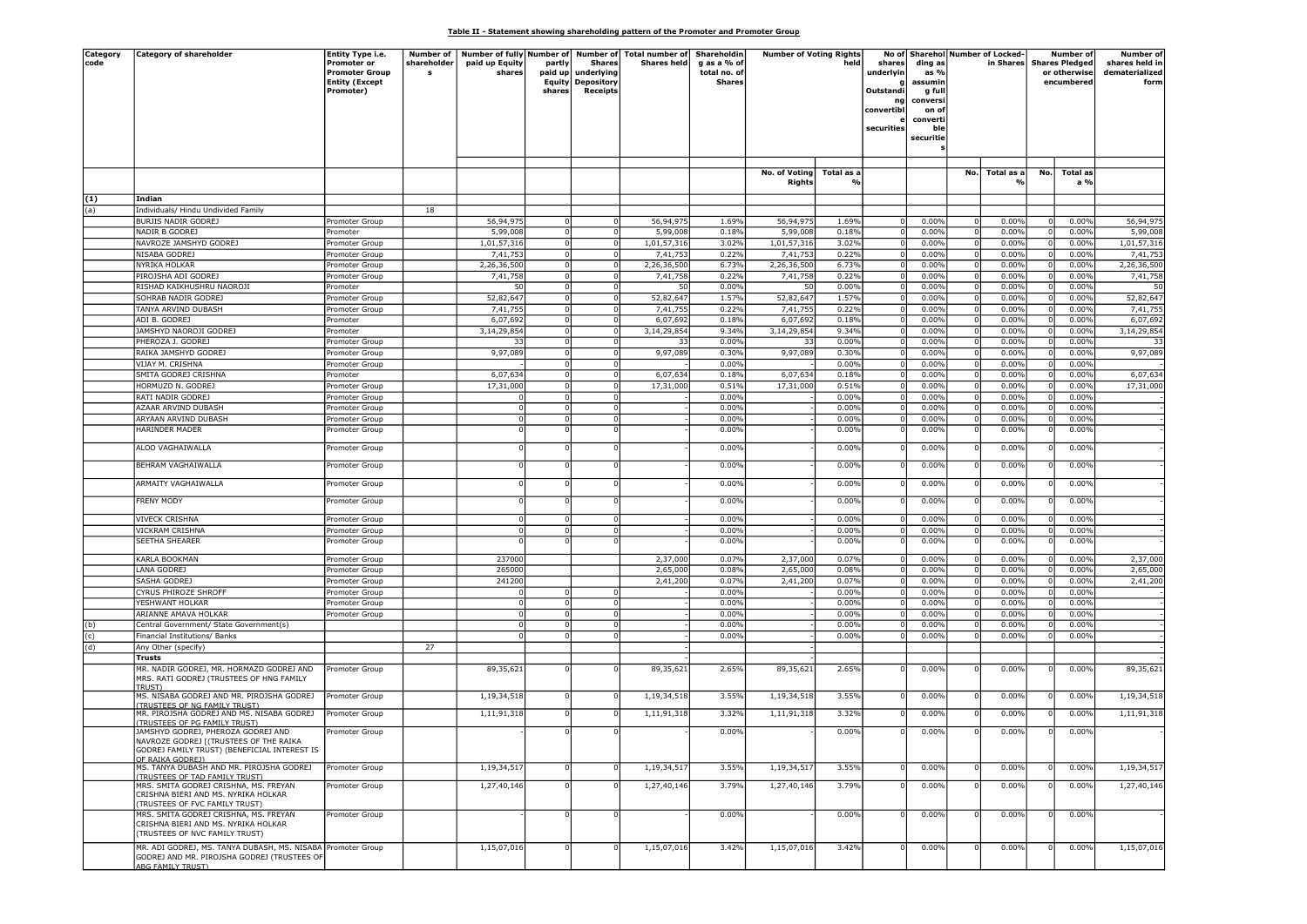| MS. TANYA DUBASH AND MR. PIROJSHA GODREJ<br>(TRUSTEES OF TAD CHILDREN TRUST)                                                 | Promoter Group |             |          |   |             | 0.00% |             | 0.00% |                | 0.00% |             | 0.00% | 0.00%             |                |
|------------------------------------------------------------------------------------------------------------------------------|----------------|-------------|----------|---|-------------|-------|-------------|-------|----------------|-------|-------------|-------|-------------------|----------------|
|                                                                                                                              |                |             |          |   |             |       |             |       |                |       |             |       |                   |                |
| MS. NISABA GODREJ AND MR. PIROJSHA GODREJ<br>TRUSTEES OF NG CHILDREN TRUST)                                                  | Promoter Group |             |          |   |             | 0.00% |             | 0.00% |                | 0.00% |             | 0.00% | 0.00%             |                |
| MR. PIROJSHA GODREJ AND MS. NISABA GODREJ                                                                                    | Promoter Group |             |          |   |             | 0.00% |             | 0.00% |                | 0.00% | $\Omega$    | 0.00% | 0.00%             |                |
| TRUSTEES OF PG CHILDREN TRUST)                                                                                               |                |             |          |   |             |       |             |       |                |       |             |       |                   |                |
| MR. PIROJSHA GODREJ AND MS. NISABA GODREJ<br>(TRUSTEES OF PG LINEAGE TRUST)                                                  | Promoter Group |             |          |   |             | 0.00% |             | 0.00% |                | 0.00% |             | 0.00% | 0.00%             |                |
| MR. NADIR GODREJ, MR. HORMAZD GODREJ AND<br>MRS. RATI GODREJ (TRUSTEES OF NBG FAMILY                                         | Promoter Group | 1,15,07,016 |          |   | 1,15,07,016 | 3.42% | 1,15,07,016 | 3.42% |                | 0.00% |             | 0.00% | 0.00%             | 1,15,07,016    |
| <b>TRUST)</b><br>MR. NADIR GODREJ, MR. HORMAZD GODREJ AND                                                                    | Promoter Group |             |          |   |             | 0.00% |             | 0.00% |                | 0.00% | - 0         | 0.00% | 0.00%             |                |
| MRS. RATI GODREJ (TRUSTEES OF RNG FAMILY<br>TRUST)                                                                           |                |             |          |   |             |       |             |       |                |       |             |       |                   |                |
| MR. NADIR GODREJ, MR. HORMAZD GODREJ AND<br>MRS. RATI GODREJ (TRUSTEES OF BNG FAMILY<br>TRUST)                               | Promoter Group | 79,99,103   |          |   | 79,99,103   | 2.38% | 79,99,103   | 2.38% |                | 0.00% |             | 0.00% | 0.00%             | 79,99,103      |
| MR. NADIR GODREJ, MR. HORMAZD GODREJ AND<br>MRS. RATI GODREJ (TRUSTEES OF BNG<br><u>SUCCESSOR TRUST)</u>                     | Promoter Group |             |          |   |             | 0.00% |             | 0.00% |                | 0.00% |             | 0.00% | 0.00%             |                |
| MR. NADIR GODREJ, MR. HORMAZD GODREJ AND<br>MR. BURJIS GODREJ (TRUSTEES OF BNG LINEAGE                                       | Promoter Group |             |          |   |             | 0.00% |             | 0.00% |                | 0.00% |             | 0.00% | 0.00%             |                |
| <b>TRUST)</b><br>MR. NADIR GODREJ, MR. HORMAZD GODREJ AND                                                                    | Promoter Group | 83,94,193   |          |   | 83,94,193   | 2.49% | 83,94,193   | 2.49% |                | 0.00% |             | 0.00% | 0.00%             | 83,94,193      |
| MRS. RATI GODREJ (TRUSTEES OF SNG FAMILY<br><b>TRUST)</b>                                                                    |                |             |          |   |             |       |             |       |                |       |             |       |                   |                |
| MR. NADIR GODREJ, MR. HORMAZD GODREJ AND<br>MRS. RATI GODREJ (TRUSTEES OF SNG<br><b>SUCCESSOR TRUST)</b>                     | Promoter Group |             |          |   |             | 0.00% |             | 0.00% |                | 0.00% | - 0         | 0.00% | 0.00%             |                |
| MR. NADIR GODREJ, MR. HORMAZD GODREJ AND<br>MR. SOHRAB GODREJ (TRUSTEES OF SNG LINEAGE                                       | Promoter Group |             |          |   |             | 0.00% |             | 0.00% |                | 0.00% | - 0         | 0.00% | 0.00%             |                |
| TRUST)<br>MRS. SMITA GODREJ CRISHNA, MS. FREYAN<br>CRISHNA BIERI AND MS. NYRIKA HOLKAR                                       | Promoter Group |             |          |   |             | 0.00% |             | 0.00% |                | 0.00% | $\Omega$    | 0.00% | 0.00%             |                |
| <u>TRUSTEES OF NVC CHILDREN TRUST)</u><br>MRS. SMITA GODREJ CRISHNA, MR. VIJAY MOHAN                                         | Promoter Group |             |          |   |             | 0.00% |             | 0.00% |                | 0.00% | $\mathbf 0$ | 0.00% | 0.00%             |                |
| CRISHNA, MS. FREYAN CRISHNA BIERI AND MS.<br>NYRIKA HOLKAR (TRUSTEES OF SGC FAMILY TRUST                                     |                |             |          |   |             |       |             |       |                |       |             |       |                   |                |
| MRS. SMITA GODREJ CRISHNA, MR. VIJAY MOHAN                                                                                   | Promoter Group |             |          |   |             | 0.00% |             | 0.00% |                | 0.00% | $^{\circ}$  | 0.00% | 0.00%<br>$\Omega$ |                |
| CRISHNA, MS. FREYAN CRISHNA BIERI AND MS.<br>NYRIKA HOLKAR (TRUSTEES OF VMC FAMILY<br><b>TRUST)</b>                          |                |             |          |   |             |       |             |       |                |       |             |       |                   |                |
| MRS. SMITA GODREJ CRISHNA, MS. FREYAN<br>CRISHNA BIERI AND MS. NYRIKA HOLKAR                                                 | Promoter Group |             |          |   |             | 0.00% |             | 0.00% |                | 0.00% |             | 0.00% | 0.00%             |                |
| <b>TRUSTEES OF FVC CHILDREN TRUST)</b><br>MR. JAMSHYD GODREJ, MRS. PHEROZA GODREJ<br>AND MR. NAVROZE GODREJ (TRUSTEES OF JNG | Promoter Group |             |          |   |             | 0.00% |             | 0.00% |                | 0.00% |             | 0.00% | 0.00%             |                |
| <b>FAMILY TRUST)</b><br>MR. JAMSHYD GODREJ, MRS. PHEROZA GODREJ<br>AND MR. NAVROZE GODREJ (TRUSTEES OF RAIKA                 | Promoter Group |             |          |   |             | 0.00% |             | 0.00% |                | 0.00% |             | 0.00% | 0.00%             |                |
| <b>LINEAGE TRUST)</b><br>MR. JAMSHYD GODREJ, MRS. PHEROZA GODREJ<br>AND MR. NAVROZE GODREJ (TRUSTEES OF                      | Promoter Group |             |          |   |             | 0.00% |             | 0.00% |                | 0.00% |             | 0.00% | 0.00%             |                |
| NAVROZE LINEAGE TRUST)<br>MR. JAMSHYD GODREJ, MRS. PHEROZA GODREJ                                                            | Promoter Group |             |          |   |             | 0.00% |             | 0.00% |                | 0.00% | $\mathbf 0$ | 0.00% | 0.00%             |                |
| AND MR. NAVROZE GODREJ (TRUSTEES OF PJG<br><b>FAMILY TRUST )</b>                                                             |                |             |          |   |             |       |             |       |                |       |             |       |                   |                |
| MR. JAMSHYD GODREJ, MRS. PHEROZA GODREJ<br>AND MR. NAVROZE GODREJ (TRUSTEES OF NJG<br><b>FAMILY TRUST)</b>                   | Promoter Group |             |          |   |             | 0.00% |             | 0.00% |                | 0.00% |             | 0.00% | 0.00%             |                |
| MR. JAMSHYD GODREJ, MRS. PHEROZA GODREJ<br>AND MR. NAVROZE GODREJ (TRUSTEES OF RJG                                           | Promoter Group |             |          |   |             | 0.00% |             | 0.00% |                | 0.00% |             | 0.00% | 0.00%             |                |
| <b>FAMILY TRUST)</b><br><b>Bodies Corporate</b>                                                                              |                |             |          |   |             |       |             |       |                |       |             |       |                   |                |
| GODREJ & BOYCE MFG. CO. LTD.                                                                                                 | Promoter       |             |          |   | $\Omega$    | 0.00% |             | 0.00% |                | 0.00% |             | 0.00% | 0.00%             |                |
| ABG VENTURES LLP                                                                                                             | Promoter Group |             |          |   | $\Omega$    | 0.00% |             | 0.00% |                | 0.00% |             | 0.00% | 0.00%             |                |
| ANAMUDI REAL ESTATES LLP                                                                                                     | Promoter Group | 1916792     |          |   | 19,16,792   | 0.57% | 19,16,792   | 0.57% | C              | 0.00% | $\Omega$    | 0.00% | 0.00%             | 19,16,792      |
|                                                                                                                              |                |             |          |   |             |       |             |       |                |       |             |       |                   | 27,70,983      |
| AREL ENTERPRISE LLP                                                                                                          | Promoter Group | 2770983     |          |   | 27,70,983   | 0.82% | 27,70,983   | 0.82% |                | 0.00% | $\mathbf 0$ | 0.00% | 0.00%             |                |
| FUTURE FACTORY LLP                                                                                                           | Promoter Group |             |          |   |             | 0.00% |             | 0.00% |                | 0.00% |             | 0.00% | 0.00%             |                |
| GODREJ & BOYCE ENTERPRISE LLP                                                                                                | Promoter Group |             |          |   | 0           | 0.00% |             | 0.00% | $\Omega$       | 0.00% | $\mathbf 0$ | 0.00% | 0.00%             | $\overline{0}$ |
| GODREJ & KHIMJI (MIDDLE EAST) LLC                                                                                            | Promoter Group |             |          |   | $\mathbf 0$ | 0.00% |             | 0.00% |                | 0.00% | $\Omega$    | 0.00% | 0.00%             |                |
| GODREJ (VIETNAM) CO. LTD.                                                                                                    | Promoter Group |             |          |   |             | 0.00% |             | 0.00% |                | 0.00% |             | 0.00% | 0.00%             |                |
|                                                                                                                              |                |             |          |   |             |       |             |       |                |       |             |       |                   |                |
| GODREJ AMERICAS INC                                                                                                          | Promoter Group |             |          |   |             | 0.00% |             | 0.00% |                | 0.00% |             | 0.00% | 0.00%             | $\Omega$       |
| <b>GODREJ CONSUMER PRODUCTS LIMITED</b>                                                                                      | Promoter Group | $\Omega$    | 0        |   | $\mathbf 0$ | 0.00% | $\Omega$    | 0.00% | C              | 0.00% |             | 0.00% | 0.00%             | $\Omega$       |
| GODREJ CONSOVEYO LOGISTICS AUTOMATION                                                                                        | Promoter Group |             |          |   |             | 0.00% |             | 0.00% |                | 0.00% |             | 0.00% | 0.00%             | $\mathbf 0$    |
| <b>IMITED</b>                                                                                                                |                |             |          |   |             |       |             |       |                |       |             |       |                   |                |
| GODREJ HOLDINGS PVT. LTD.                                                                                                    | Promoter Group | 0           | $\Omega$ | C | $\mathbf 0$ | 0.00% | $^{\circ}$  | 0.00% | $\overline{0}$ | 0.00% | $\mathbf 0$ | 0.00% | 0.00%             | $\overline{0}$ |
| GODREJ (SINGAPORE) PTE. LTD.                                                                                                 | Promoter Group |             |          |   |             | 0.00% |             | 0.00% |                | 0.00% | $\Omega$    | 0.00% | 0.00%             | $\Omega$       |
| GODREJ INFOTECH (SINGAPORE) PTE LTD                                                                                          | Promoter Group |             |          |   |             | 0.00% |             | 0.00% |                | 0.00% |             | 0.00% | 0.00%             | $\Omega$       |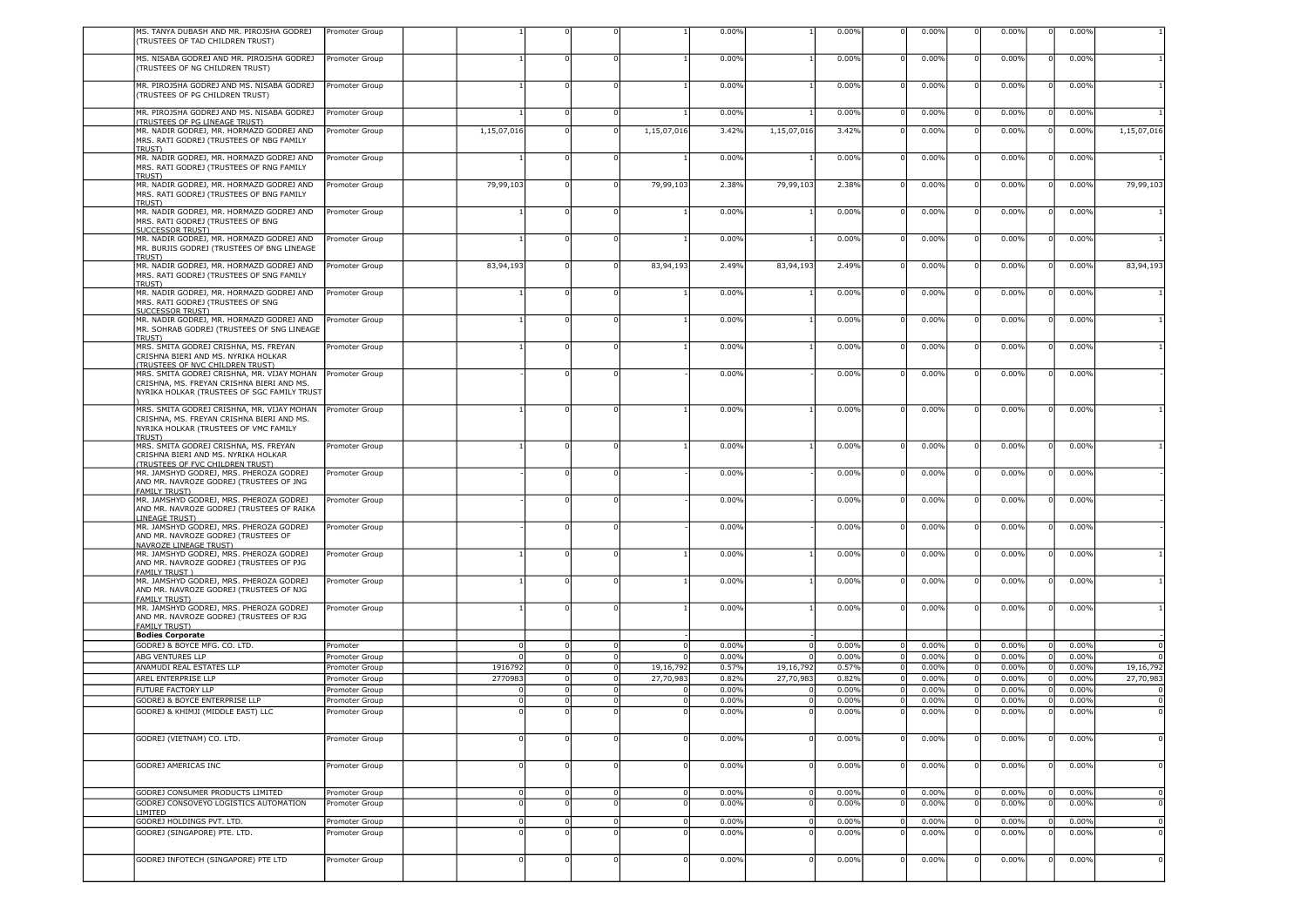|            | GODREJ INFOTECH AMERICAS INC                              | Promoter Group |                |              |              |                            | 0.00%          | $\Omega$     | 0.00%  |              | 0.00%          |              | 0.00%          |   | 0.00%          | οI             |
|------------|-----------------------------------------------------------|----------------|----------------|--------------|--------------|----------------------------|----------------|--------------|--------|--------------|----------------|--------------|----------------|---|----------------|----------------|
|            |                                                           |                |                |              |              |                            |                |              |        |              |                |              |                |   |                |                |
|            | <b>GODREJ INFOTECH LTD</b>                                | Promoter Group |                |              |              | $\Omega$                   | 0.00%          | $\Omega$     | 0.00%  |              | 0.00%          |              | 0.00%          |   | 0.00%          |                |
|            | GODREJ UEP (SINGAPORE) PTE. LTD.                          | Promoter Group |                |              |              |                            | 0.00%          |              | 0.00%  |              | 0.00%          |              | 0.00%          |   | 0.00%          |                |
|            |                                                           |                |                |              |              |                            |                |              |        |              |                |              |                |   |                |                |
|            | GODREJ INVESTMENT ADVISORS PRIVATE LIMITED Promoter Group |                |                |              |              |                            | 0.00%          |              | 0.00%  |              | 0.00%          |              | 0.00%          |   | 0.00%          |                |
|            | <b>GODREJ SEEDS &amp; GENETICS LIMITED</b>                | Promoter Group |                | $\Omega$     | $\Omega$     |                            | 0.00%          |              | 0.00%  |              | 0.00%          |              | 0.00%          |   | 0.00%          |                |
|            | J T DRAGON PTE LTD.                                       | Promoter Group |                |              |              |                            | 0.00%          |              | 0.00%  |              | 0.00%          |              | 0.00%          |   | 0.00%          |                |
|            |                                                           |                |                |              |              |                            |                |              |        |              |                |              |                |   |                |                |
|            | <b>JNG ENTERPRISE LLP</b>                                 | Promoter Group |                |              |              |                            | 0.00%          | $\Omega$     | 0.00%  |              | 0.00%          |              | 0.00%          |   | 0.00%          |                |
|            | MUKTESHWAR REALTY PVT LTD                                 | Promoter Group |                |              |              | $\Omega$                   | 0.00%          | $\Omega$     | 0.00%  |              | 0.00%          |              | 0.00%          |   | 0.00%          | 0              |
|            | NBG ENTERPRISE LLP                                        | Promoter Group |                |              |              | $\Omega$                   | 0.00%          | $\Omega$     | 0.00%  |              | 0.00%          |              | 0.00%          |   | 0.00%          | ol             |
|            | PARAKH AGENCIES PVT LTD                                   | Promoter Group |                |              |              | $\Omega$                   | 0.00%          | $\Omega$     | 0.00%  |              | 0.00%          |              | 0.00%          |   | 0.00%          | - O I          |
|            | RKN ENTERPRISE LLP                                        | Promoter Group |                |              |              | $\Omega$                   | 0.00%          |              | 0.00%  |              | 0.00%          |              | 0.00%          |   | 0.00%          | οI             |
|            | <b>SVC ENTERPRISE LLP</b>                                 | Promoter Group |                |              |              | $\Omega$                   | 0.00%          |              | 0.00%  |              | 0.00%          |              | 0.00%          |   | 0.00%          | 0              |
|            | LVD GODREJ INFOTECH NV                                    | Promoter Group |                |              |              |                            | 0.00%          |              | 0.00%  |              | 0.00%          |              | 0.00%          |   | 0.00%          | - nl           |
|            |                                                           |                |                |              |              |                            |                |              |        |              |                |              |                |   |                |                |
|            | SHEETAK INC                                               | Promoter Group |                |              |              |                            | 0.00%          | $\Omega$     | 0.00%  |              | 0.00%          |              | 0.00%          |   | 0.00%          |                |
|            |                                                           |                |                |              |              |                            |                |              |        |              |                |              |                |   |                |                |
|            |                                                           |                |                |              |              |                            |                |              |        |              |                |              |                |   |                |                |
|            | URBAN ELECTRIC POWER INC                                  | Promoter Group |                |              |              |                            | 0.00%          | O            | 0.00%  |              | 0.00%          |              | 0.00%          |   | 0.00%          |                |
|            |                                                           |                |                |              |              |                            |                |              |        |              |                |              |                |   |                |                |
|            | VEROMATIC INTERNATIONAL BV                                | Promoter Group |                |              |              |                            | 0.00%          |              | 0.00%  |              | 0.00%          |              | 0.00%          |   | 0.00%          |                |
|            |                                                           |                |                |              |              |                            |                |              |        |              |                |              |                |   |                |                |
|            |                                                           |                |                | $\sqrt{2}$   |              |                            |                | $\Omega$     |        |              |                |              |                |   |                |                |
|            | INNOVIA MULTIVENTURES PRIVATE LIMITED                     | Promoter Group |                |              |              | $\Omega$<br>$\Omega$       | 0.00%<br>0.00% | $\Omega$     | 0.00%  |              | 0.00%<br>0.00% |              | 0.00%<br>0.00% |   | 0.00%<br>0.00% | - 0<br>0       |
|            | PRAVIZ DEVELOPERS PRIVATE LIMITED                         | Promoter Group |                |              |              |                            |                | $\Omega$     | 0.00%  |              |                |              |                |   |                |                |
|            | KARUKACHAL DEVELOPERS PRIVATE LIMITED                     | Promoter Group |                |              |              |                            | 0.00%          |              | 0.00%  |              | 0.00%          |              | 0.00%          |   | 0.00%          | οI             |
|            | SHAKTI SUSTAINABLE ENERGY FOUNDATION                      | Promoter Group |                |              |              |                            | 0.00%          | $\Omega$     | 0.00%  |              | 0.00%          |              | 0.00%          |   | 0.00%          | ΩI             |
|            | CERES DEVELOPERS PRIVATE LIMITED                          | Promoter Group |                |              |              |                            | 0.00%          | C            | 0.00%  |              | 0.00%          |              | 0.00%          |   | 0.00%          | 0              |
|            | GODREJ UEP PRIVATE LIMITED                                | Promoter Group |                |              |              | $\Omega$                   | 0.00%          | $\Omega$     | 0.00%  |              | 0.00%          |              | 0.00%          |   | 0.00%          | - ol           |
|            | TNP ENTERPRISE LLP                                        | Promoter Group |                | $\sqrt{ }$   |              | $\overline{0}$<br>$\Omega$ | 0.00%          | $\Omega$     | 0.00%  |              | 0.00%          |              | 0.00%          |   | 0.00%          | - O I          |
|            | ANBG ENTERPRISE LLP                                       | Promoter Group |                |              |              |                            | 0.00%          |              | 0.00%  |              | 0.00%          |              | 0.00%          |   | 0.00%          | 0              |
|            | <b>INDIA WEAVES</b>                                       | Promoter Group |                |              |              |                            | 0.00%          |              | 0.00%  |              | 0.00%          |              | 0.00%          |   | 0.00%          | 0              |
|            | CYMROZA ART GALLERY                                       | Promoter Group |                |              |              | $\Omega$                   | 0.00%          |              | 0.00%  |              | 0.00%          |              | 0.00%          |   | 0.00%          | οI             |
|            | MINILAND SCHOOL                                           |                |                |              |              | $\Omega$                   | 0.00%          |              | 0.00%  |              | 0.00%          |              | 0.00%          |   | 0.00%          |                |
|            | Partnership Firm                                          | Promoter Group |                |              |              |                            |                |              |        |              |                |              |                |   |                |                |
|            | RISHAD KAIKHUSHRU NAOROJI & OTHERS                        | Promoter       |                | 4,25,83,272  |              | 4,25,83,272                | 12.65%         | 4,25,83,272  | 12.65% |              | 0.00%          |              | 0.00%          |   | 0.00%          | 4,25,83,272    |
|            | (PARTNERS OF RKN ENTERPRISES)                             |                |                |              |              |                            |                |              |        |              |                |              |                |   |                |                |
|            | Sub-Total (A)(1)                                          |                | 45             | 22,61,26,774 | ol           | 22,61,26,774<br>O          | 67.18%         | 22,61,26,774 | 67.18% | $\mathbf{0}$ | 0.00%          | $\mathbf{0}$ | 0.00%          | O | $0.00\%$       | 22,61,26,774   |
| (2)        | Foreign                                                   |                |                |              |              |                            |                |              |        |              |                |              |                |   |                |                |
| (a)        | Individuals (Non-Resident Individuals/ Foreign            |                | $\mathbf{1}$   |              |              |                            | 0.00%          |              | 0.00%  |              | 0.00%          |              | 0.00%          |   | 0.00%          |                |
|            | (Individuals)<br>FREYAN CRISHNA BIERI                     | Promoter Group |                | 13           |              | 13                         | 0.00%          | 13           | 0.00%  |              | 0.00%          |              | 0.00%          |   | 0.00%          | 13             |
|            | Government                                                |                | $\mathbf 0$    | $\Omega$     |              | $\Omega$                   | 0.00%          | $\Omega$     | 0.00%  |              | 0.00%          |              | 0.00%          |   | 0.00%          |                |
| (b)        | Institutions                                              |                | $\overline{0}$ | $\Omega$     | $\Omega$     | $\Omega$<br>$\Omega$       | 0.00%          | $\Omega$     | 0.00%  |              | 0.00%          |              | 0.00%          |   | 0.00%          | - o l<br>- o l |
| (c)<br>(d) | Foreign Portfolio Investor                                |                | $\mathbf 0$    | n            |              | $\Omega$                   | 0.00%          | $\Omega$     | 0.00%  |              | 0.00%          |              | 0.00%          |   | 0.00%          | -o I           |
| (e)        | Any Other (specify)                                       |                | $\Omega$       |              |              | $\Omega$                   | 0.00%          |              | 0.00%  |              | 0.00%          |              | 0.00%          |   | 0.00%          | $\Omega$       |
|            | Sub-Total (A)(2)                                          |                | $\mathbf{1}$   | 13           | $\mathbf{0}$ | 13<br>O                    | 0.00%          | 13           | 0.00%  | $\mathbf{0}$ | 0.00%          |              | 0.00%          |   | 0.00%          | 13             |
|            | <b>Total Shareholding of Promoter and Promoter</b>        |                |                |              |              |                            |                |              |        |              |                |              |                |   |                |                |
|            | Group $(A) = (A)(1)+(A)(2)$                               |                | 46             | 22,61,26,787 | O            | 22,61,26,787<br>O          | 67.18%         | 226126787    | 67.18% | $\Omega$     | 0.00%          |              | 0.00%          |   | 0.00%          | 22,61,26,787   |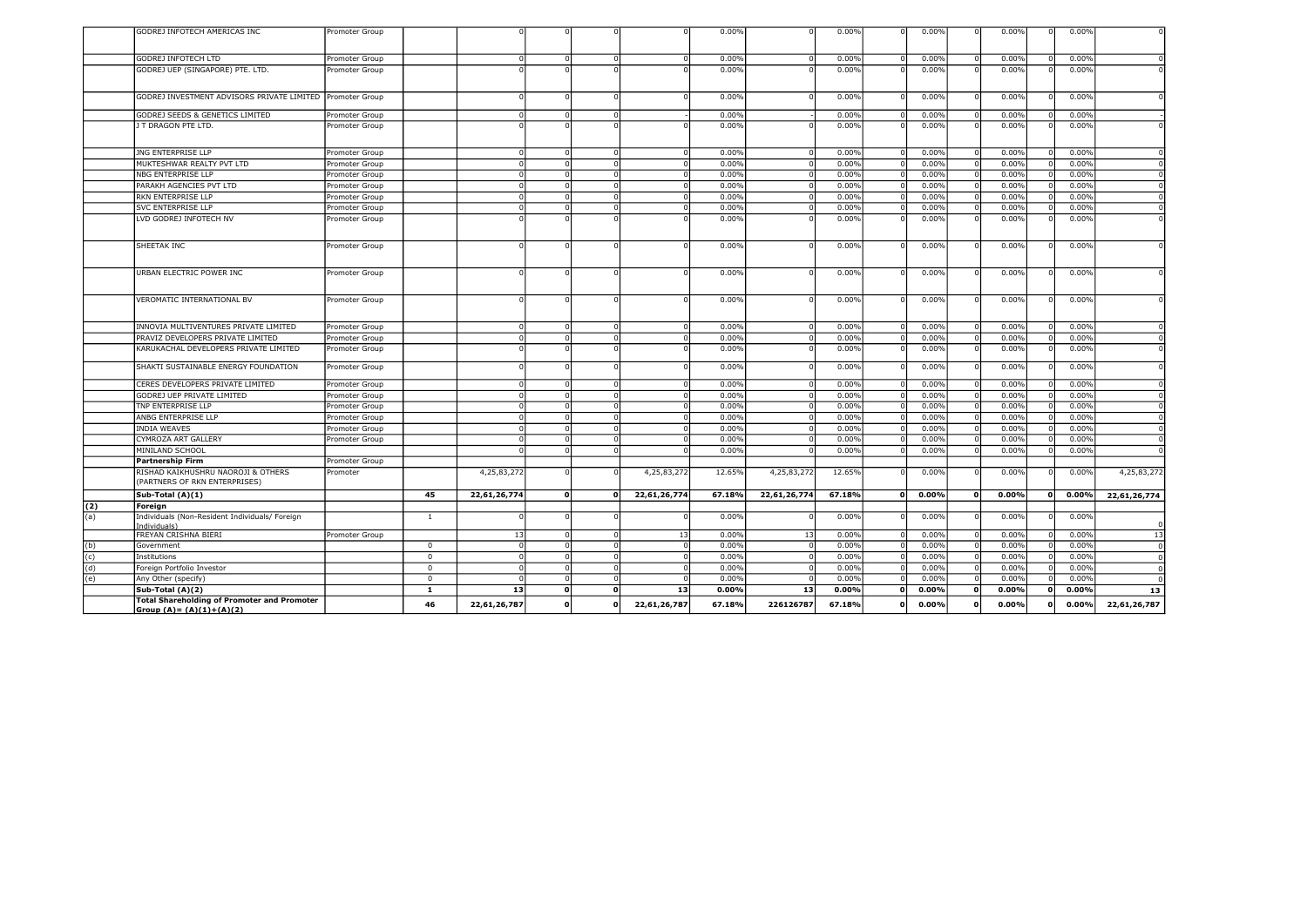# Table III - Statement showing shareholding pattern of the Public shareholder

| code | Catego Category of shareholder Number of                                                                               | shareholders   | <b>Number of</b><br>fully paid up<br>Equity<br>shares | partly<br>paid up<br>Equity<br>shares | Number of Number of<br><b>Shares</b><br>underlying<br><b>Depository</b><br><b>Receipts</b> | Total<br>number of<br><b>Shares held</b> | Shareholding<br>as a % of total<br>no. of Shares | <b>Number of Voting</b><br><b>Rights held</b> |                        | No of shares<br>underlying<br>Outstanding<br>convertible<br>securities | Shareholding<br>as as %<br>assuming full<br>conversion<br>nf<br>convertible<br>securities |             | Number of<br>Locked-in<br><b>Shares</b> | Pledged or<br>otherwise<br>encumbered |                        | Number of Shares Number of shares<br>held in<br>dematerialized<br>form |
|------|------------------------------------------------------------------------------------------------------------------------|----------------|-------------------------------------------------------|---------------------------------------|--------------------------------------------------------------------------------------------|------------------------------------------|--------------------------------------------------|-----------------------------------------------|------------------------|------------------------------------------------------------------------|-------------------------------------------------------------------------------------------|-------------|-----------------------------------------|---------------------------------------|------------------------|------------------------------------------------------------------------|
|      |                                                                                                                        |                |                                                       |                                       |                                                                                            |                                          |                                                  | No., of<br>Voting<br><b>Rights</b>            | <b>Total as</b><br>a % |                                                                        |                                                                                           | No.         | Total as a<br>%                         | No.                                   | <b>Total</b><br>as a % |                                                                        |
| (1)  | Institutions                                                                                                           |                |                                                       |                                       |                                                                                            |                                          |                                                  |                                               |                        |                                                                        |                                                                                           |             |                                         |                                       |                        |                                                                        |
| (a)  | Mutual Funds / UTI                                                                                                     | 22             | 8479844                                               | 0                                     | $\Omega$                                                                                   | 8479844                                  | 2.52%                                            | 8479844                                       | 2.52%                  | 0                                                                      | 0.00%                                                                                     | $\Omega$    | 0.00%                                   | $\overline{0}$                        | 0.00%                  | 8479844                                                                |
| (b)  | Venture Capital Funds                                                                                                  | $\overline{0}$ |                                                       | ol                                    | $\Omega$                                                                                   |                                          | 0.00%                                            | $\Omega$                                      | 0.00%                  | $\Omega$                                                               | 0.00%                                                                                     | $\Omega$    | 0.00%                                   | $\overline{0}$                        | 0.00%                  |                                                                        |
| (c)  | Alternate Investment<br>Funds                                                                                          | $\Omega$       |                                                       | $\mathbf{0}$                          |                                                                                            |                                          | 0.00%                                            | $\Omega$                                      | 0.00%                  |                                                                        | 0.00%                                                                                     |             | 0.00%                                   | $\Omega$                              | 0.00%                  |                                                                        |
| (d)  | Foreign Venture Capital<br>Investors                                                                                   | 0              | $\Omega$                                              | 0                                     | $\Omega$                                                                                   |                                          | 0.00%                                            | $\Omega$                                      | 0.00%                  | $\Omega$                                                               | 0.00%                                                                                     |             | 0.00%                                   |                                       | 0.00%                  |                                                                        |
| (e)  | Foreign Portfolio Investors<br>/ Foreign Institutional<br>Investors                                                    | 127            | 23259802                                              | 0                                     | $\Omega$                                                                                   | 23259802                                 | 6.91%                                            | 23259802                                      | 6.91%                  | $\Omega$                                                               | 0.00%                                                                                     |             | 0.00%                                   | $\Omega$                              | 0.00%                  | 23255000                                                               |
|      | <b>AVI Global Trust Plc</b>                                                                                            | $\mathbf{1}$   | 7047239                                               | $\mathbf 0$                           | $\Omega$                                                                                   | 7047239                                  | 2.09%                                            | 7047239                                       | 2.09%                  | $\Omega$                                                               | 0.00%                                                                                     | -C          | 0.00%                                   | $\overline{0}$<br>$\Omega$            | 0.00%                  | 7047239                                                                |
| (f)  | Financial Institutions/<br>Banks                                                                                       | 15             | 2498367                                               | $\overline{0}$                        |                                                                                            | 2498367                                  | 0.74%                                            | 2498367                                       | 0.74%                  |                                                                        | 0.00%                                                                                     |             | 0.00%                                   |                                       | 0.00%                  | 2493295                                                                |
| (g)  | Insurance Companies<br>Life Insurance Corporation                                                                      |                |                                                       | οI                                    | $\Omega$                                                                                   | $\Omega$                                 | 0.00%                                            | $\overline{0}$                                | 0.00%                  | $\Omega$                                                               | 0.00%                                                                                     |             | 0.00%                                   |                                       | 0.00%                  |                                                                        |
| (h)  | of India<br>Provident Funds/Pension                                                                                    | οI             | $\Omega$                                              | -o I                                  | $\Omega$                                                                                   | $\Omega$                                 | 0.00%                                            | $\overline{0}$                                | 0.00%                  | $\Omega$                                                               | 0.00%                                                                                     |             | 0.00%                                   | $\Omega$                              | 0.00%                  |                                                                        |
| (i)  | Funds<br>Any Other                                                                                                     | $\mathbf 0$    |                                                       | 0                                     | $\overline{0}$                                                                             | $\Omega$                                 | 0.00%                                            | $\overline{0}$                                | 0.00%                  | 0                                                                      | 0.00%                                                                                     | $\Omega$    | 0.00%                                   | $\overline{0}$                        | 0.00%                  |                                                                        |
|      | $Sub-Total(B)(1)$                                                                                                      | 165            | 41285252                                              | $\overline{\mathfrak{o}}$             | $\mathbf{0}$                                                                               | 41285252                                 | 12.27%                                           | 41285252                                      | 12.27%                 | 0                                                                      | 0.00%                                                                                     | $\mathbf 0$ | 0.00%                                   | ol                                    | 0.00%                  | 41275378                                                               |
| (2)  | Central Govt/State<br>Govt(s)/President of                                                                             | $\Omega$       |                                                       | $\Omega$                              |                                                                                            |                                          | 0.00%                                            |                                               | 0.00%                  |                                                                        | 0.00%                                                                                     |             | 0.00%                                   | $\Omega$                              | 0.00%                  |                                                                        |
|      | India<br>Sub-Total (B)(2)                                                                                              | οl             | $\mathbf{o}$                                          | οl                                    | $\mathbf{0}$                                                                               | ΩI                                       | 0.00%                                            | οl                                            | 0.00%                  | ٥l                                                                     | 0.00%                                                                                     | $\mathbf 0$ | 0.00%                                   |                                       | $0 0.00\%$             | $\mathbf{0}$                                                           |
| (3)  | Non-institutions                                                                                                       |                |                                                       |                                       |                                                                                            |                                          |                                                  |                                               |                        |                                                                        |                                                                                           |             |                                         |                                       |                        |                                                                        |
| (a)  | Individuals -                                                                                                          |                |                                                       |                                       |                                                                                            |                                          |                                                  |                                               |                        |                                                                        |                                                                                           |             |                                         |                                       |                        |                                                                        |
|      | i. Individual shareholders<br>holding nominal share<br>capital up to Rs. 2 lakh.                                       | 94051          | 20808830                                              | -ol                                   |                                                                                            | 20808830                                 | 6.18%                                            | 20808830                                      | 6.18%                  |                                                                        | 0.00%                                                                                     | C           | 0.00%                                   | 1306364                               | 0.39%                  | 20481478                                                               |
|      | ii. Individual shareholders<br>holding nominal share<br>capital in excess of Rs. 2<br>lakh                             |                | 461725                                                | 0                                     | $\Omega$                                                                                   | 461725                                   | 0.14%                                            | 461725                                        | 0.14%                  | $\Omega$                                                               | 0.00%                                                                                     |             | 0.00%                                   |                                       | 0.00%                  | 461725                                                                 |
| (b)  | NBFCs registered with RBI                                                                                              | $\mathbf 0$    | $\Omega$                                              | 0                                     | $\Omega$                                                                                   | $\Omega$                                 | 0.00%                                            | $\overline{0}$                                | 0.00%                  | $\Omega$                                                               | 0.00%                                                                                     |             | 0.00%                                   | $\Omega$                              | 0.00%                  |                                                                        |
| (c)  | <b>Employee Trusts</b>                                                                                                 | $\overline{0}$ | $\Omega$                                              | 0                                     | $\Omega$                                                                                   | $\Omega$                                 | 0.00%                                            | $\overline{0}$                                | 0.00%                  | $\mathbf{0}$                                                           | 0.00%                                                                                     |             | 0.00%                                   | $\Omega$                              | 0.00%                  |                                                                        |
| (d)  | Overseas Depositories<br>(holding DRs) (balancing                                                                      | $\Omega$       |                                                       | $\mathbf{0}$                          |                                                                                            |                                          | 0.00%                                            |                                               | 0.00%                  |                                                                        |                                                                                           |             |                                         |                                       |                        |                                                                        |
| (e)  | figure)<br>Any Other (Bodies<br>Corporate)                                                                             | 831            | 2776563                                               | -o I                                  | $\Omega$                                                                                   | 2776563                                  | 0.82%                                            | 2776563                                       | 0.82%                  | $\Omega$                                                               | 0.00%                                                                                     | O           | 0.00%                                   | 195931                                | 0.06%                  | 2775385                                                                |
| (f)  | Trusts                                                                                                                 |                |                                                       |                                       |                                                                                            |                                          |                                                  |                                               |                        |                                                                        |                                                                                           |             |                                         |                                       |                        |                                                                        |
|      | DR. ASPI F. GOLWALLA,<br>MR. PHIROZE D. LAM<br>AND MR. BEHRAM MINOO<br><b>WADIA (TRUSTEES</b><br>OF GODREJ FOUNDATION) |                | 45014972                                              | $\Omega$                              |                                                                                            | 45014972                                 | 13.37%                                           | 45014972                                      | 13.37%                 |                                                                        | 0.00%                                                                                     |             | 0.00%                                   |                                       | 0.00%                  | 45014972                                                               |
| (g)  | Any Other (Director or<br>Director's Relatives)                                                                        | 5              | 110184                                                | 0                                     | $\Omega$                                                                                   | 110184                                   | 0.03%                                            | 110184                                        | 0.03%                  | $\Omega$                                                               | 0.00%                                                                                     |             | 0.00%                                   | $\Omega$                              | 0.00%                  | 110184                                                                 |
|      | Sub-Total (B)(3)                                                                                                       | 94889          | 69172274                                              | 0                                     | $\mathbf{o}$                                                                               | 69172274                                 | 20.55%                                           | 69172274                                      | 20.55%                 | $\mathbf 0$                                                            | 0.00%                                                                                     | $\Omega$    | 0.00%                                   | 1502295                               | 0.45%                  | 68843744                                                               |
|      | <b>Total Public</b><br>Shareholding (B)=<br>$(B)(1)+(B)(2)+(B)(3)$                                                     | 95054          | 110457526                                             | $\overline{0}$                        | $\Omega$                                                                                   | 110457526                                | 32.82%                                           | 110457526                                     | 32.82%                 | O                                                                      | 0.00%                                                                                     | $\mathbf 0$ | 0.00%                                   | 1502295                               | 0.45%                  | 110119122                                                              |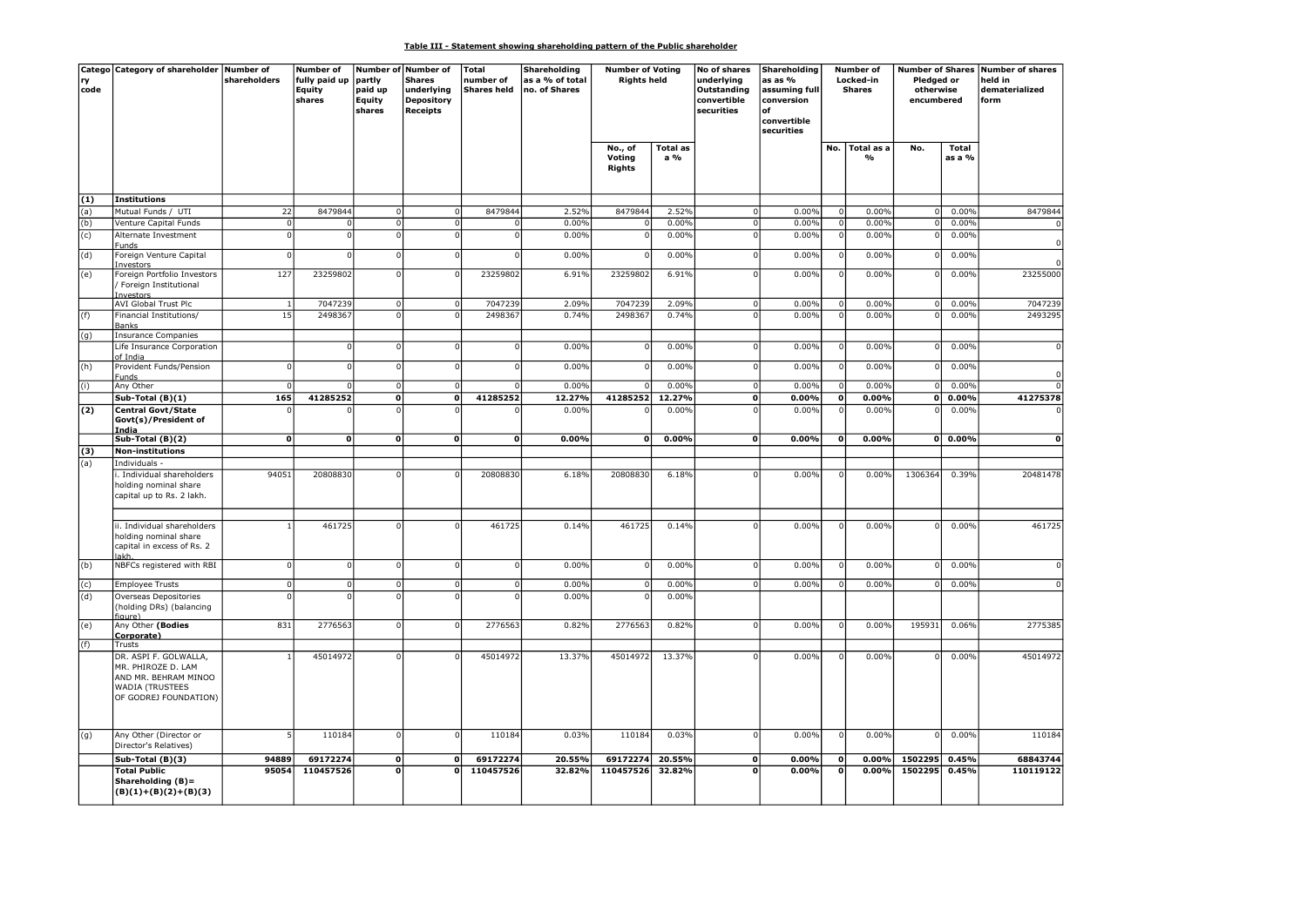#### Table IV - Statement showing shareholding pattern of the Non Promoter-Non Public shareholder

| Category<br>code | Category of<br>shareholder                                                                                                            | <b>PAN</b> | Number of<br>shareholders | <b>Number</b><br>of fully<br>paid up<br>Equity<br>lshares | Number<br>of partly<br>paid up<br>Equity<br>shares | Number of<br>Shares<br>underlying<br>Depository<br>Receipts | Total<br>number of ing as a<br>Shares<br>held | Sharehold<br>l% of total<br>no. of<br><b>Shares</b> |                  | <b>Number of Voting</b><br>No of shares<br><b>Rights held</b><br>underlying<br>Outstanding<br>convertible<br>securities<br>Total as a<br>No., of<br>% |          | Shareholding<br>as as %<br>assuming full<br> conversion of<br>convertible<br>securities |          | <b>Number of</b><br>Locked-in<br><b>Shares</b> |     | Number of<br>Shares<br>Pledged or<br>otherwise<br>encumbered | Number of shares<br>held in<br>dematerialized<br>lform |
|------------------|---------------------------------------------------------------------------------------------------------------------------------------|------------|---------------------------|-----------------------------------------------------------|----------------------------------------------------|-------------------------------------------------------------|-----------------------------------------------|-----------------------------------------------------|------------------|-------------------------------------------------------------------------------------------------------------------------------------------------------|----------|-----------------------------------------------------------------------------------------|----------|------------------------------------------------|-----|--------------------------------------------------------------|--------------------------------------------------------|
|                  |                                                                                                                                       |            |                           |                                                           |                                                    |                                                             |                                               |                                                     | Voting<br>Rights |                                                                                                                                                       |          |                                                                                         | No.      | Total<br>as a %                                | No. | <b>Total</b><br>as a %                                       |                                                        |
| (1)              | Custodian/DR<br>Holder                                                                                                                |            |                           |                                                           |                                                    |                                                             |                                               | 0.00%                                               | $\Omega$         | 0.00%                                                                                                                                                 |          | 0.00%                                                                                   | $\Omega$ | 0.00%                                          |     | <b>NA</b>                                                    |                                                        |
| (2)              | Employee<br><b>Benefit Trust</b><br>(under SEBI<br><b>(Share based)</b><br><b>Employee</b><br>Benefit<br><b>Regulations,</b><br>20141 |            |                           |                                                           |                                                    |                                                             |                                               | $0.00\%$                                            |                  | 0.00%                                                                                                                                                 |          | 0.00%                                                                                   | $\Omega$ | 0.00%                                          |     | <b>NA</b>                                                    |                                                        |
|                  | <b>Total Non</b><br><b>Promoter-Non</b><br>Public<br>Shareholding<br> C <br>$(0.011) + (0.02)$                                        |            |                           | n                                                         |                                                    | U                                                           | οl                                            | 0.00%                                               | $\Omega$         | 0.00%                                                                                                                                                 | $\Omega$ | 0.00%                                                                                   | οl       | $0.00\%$                                       |     | <b>NA</b>                                                    | $\mathbf{0}$                                           |

For Godrej Industries Limited

Sd/-

Company Secretary & Compliance Officer Tejal Jariwala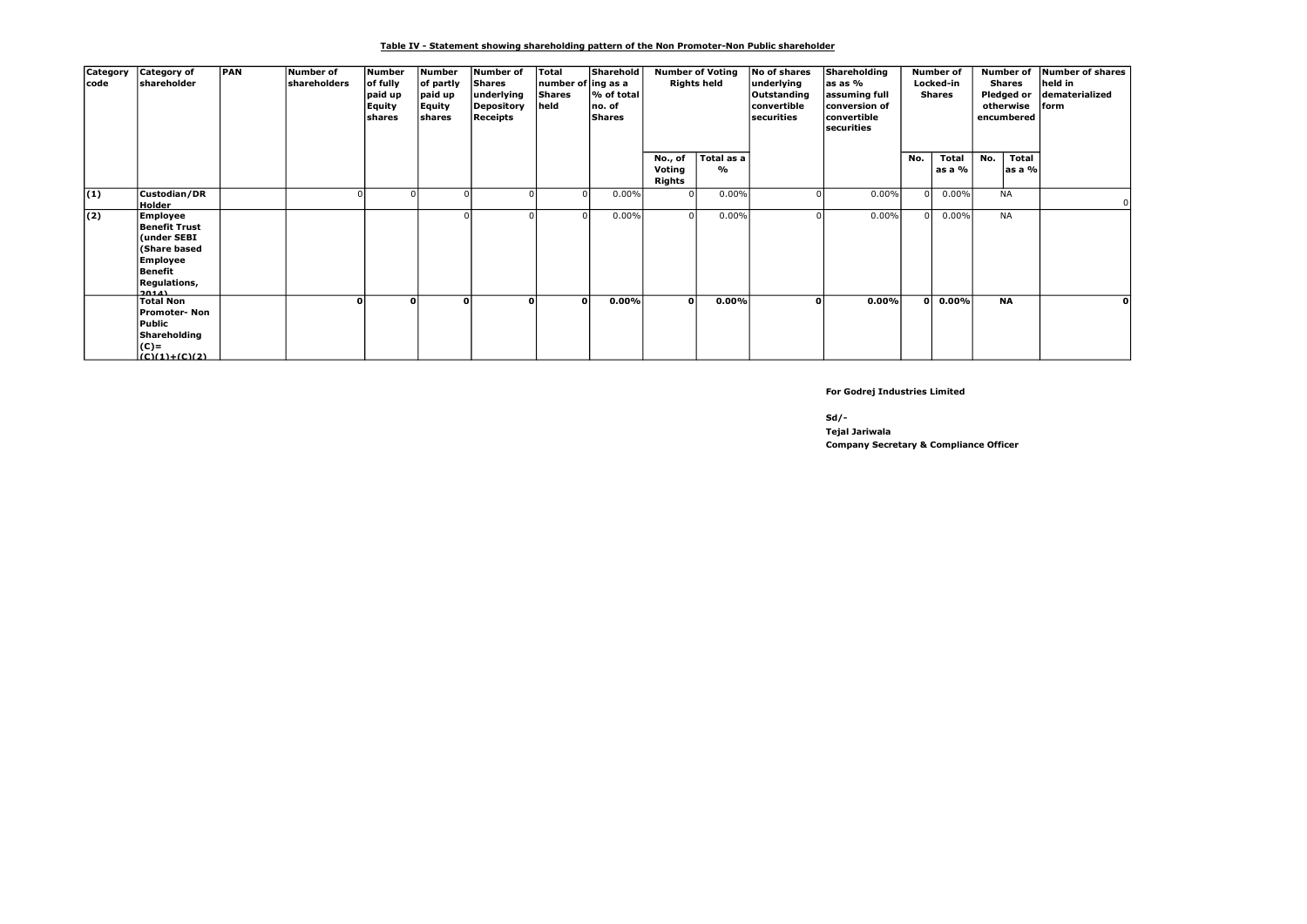|         |                               | Details of the SBO                      |             |                                           | Details of the registered owner                                                               |                                                  |             |                                                     | direct or indirect*: | Details of holding/exercise of right of the SBO in the reporting company, whether |                                                        |                        |                                                | Date of creation /<br>acquisition of |
|---------|-------------------------------|-----------------------------------------|-------------|-------------------------------------------|-----------------------------------------------------------------------------------------------|--------------------------------------------------|-------------|-----------------------------------------------------|----------------------|-----------------------------------------------------------------------------------|--------------------------------------------------------|------------------------|------------------------------------------------|--------------------------------------|
| Sr. No. |                               | Passport                                |             | Nationality                               |                                                                                               |                                                  |             | Nationality                                         |                      |                                                                                   | Whether by virtue of:                                  |                        |                                                | significant beneficial               |
|         | Name                          | No. in case<br>of a foreign<br>national | Nationality | (Applicable in<br>case of Any<br>other is | Name                                                                                          | Passport No. in<br>case of a foreign<br>national | Nationality | (Applicable in case<br>of Any other is<br>selected) | <b>Shares</b>        | Voting rights                                                                     | וט צווצו.<br>distributable<br>dividend or<br>any other | Exercise of<br>control | <b>Exercise</b> of<br>significant<br>influence | interest                             |
|         | significant beneficial owners |                                         |             | selected)                                 |                                                                                               |                                                  |             |                                                     |                      |                                                                                   |                                                        |                        |                                                |                                      |
|         | 1 TANYA ARVIND DUBASH         |                                         | India       |                                           | TANYA DUBASH AND PIROJSHA GODREJ (TRUSTEES OF                                                 |                                                  |             | Not applicable                                      | 3.55                 | 0.00                                                                              | $0.00$ No                                              |                        | No                                             | 14-01-2019                           |
|         |                               |                                         |             |                                           | TAD FAMILY TRUST)                                                                             |                                                  | Any other   |                                                     |                      |                                                                                   |                                                        |                        |                                                |                                      |
|         | 2 TANYA ARVIND DUBASH         |                                         | India       |                                           | ADI GODREJ, TANYA DUBASH, NISABA GODREJ AND<br>PIROJSHA GODREJ (TRUSTEES OF ABG FAMILY TRUST) |                                                  | Any other   | Not applicable                                      | 3.42                 | 0.00                                                                              | $0.00$ No                                              |                        | No                                             | 14-01-2019                           |
|         | 3 TANYA ARVIND DUBASH         |                                         | India       |                                           | RISHAD KAIKHUSHRU NAOROJI & OTHERS (PARTNERS OF<br><b>RKN ENTERPRISES)</b>                    |                                                  | Any other   | Not applicable                                      | 12.65                | 0.00                                                                              | $0.00$ No                                              |                        | No                                             | 14-01-2019                           |
|         | 4 TANYA ARVIND DUBASH         |                                         | India       |                                           | TANYA DUBASH AND PIROJSHA GODREJ (TRUSTEES OF<br>TAD CHILDREN TRUST)                          |                                                  | Any other   | Not applicable                                      | 0.00                 | 0.00                                                                              | $0.00$ No                                              |                        | No                                             | 30-09-2019                           |
|         | 5 TANYA ARVIND DUBASH         |                                         | India       |                                           | ANAMUDI REAL ESTATES LLP                                                                      |                                                  | Any other   | Not applicable                                      | 0.57                 | 0.00                                                                              | $0.00$ No                                              |                        | No                                             | 04-09-2019                           |
|         | 6 TANYA ARVIND DUBASH         |                                         | India       |                                           | <b>AREL ENTERPRISE LLP</b>                                                                    |                                                  | Any other   | Not applicable                                      | 0.82                 | 0.00                                                                              | $0.00$ No                                              |                        | l No                                           | 23-02-2021                           |
|         | 7 NISABA GODREJ               |                                         | India       |                                           | NISABA GODREJ AND PIROJSHA GODREJ (TRUSTEES OF<br><b>NG FAMILY TRUST)</b>                     |                                                  | Any other   | Not applicable                                      | 3.55                 | 0.00                                                                              | $0.00$ No                                              |                        | l No                                           | 14-01-2019                           |
|         | 8 NISABA GODREJ               |                                         | India       |                                           | PIROJSHA GODREJ AND NISABA GODREJ (TRUSTEES OF<br>PG FAMILY TRUST)                            |                                                  | Any other   | Not applicable                                      | 3.32                 | 0.00                                                                              | $0.00$ No                                              |                        | l No                                           | 14-01-2019                           |
|         | 9 NISABA GODREJ               |                                         | India       |                                           | ADI GODREJ, TANYA DUBASH, NISABA GODREJ AND<br>PIROJSHA GODREJ (TRUSTEES OF ABG FAMILY TRUST) |                                                  | Any other   | Not applicable                                      | 3.42                 | 0.00                                                                              | $0.00$ No                                              |                        | No                                             | 14-01-2019                           |
|         | 10 NISABA GODREJ              |                                         | India       |                                           | RISHAD KAIKHUSHRU NAOROJI & OTHERS (PARTNERS OF<br><b>RKN ENTERPRISES)</b>                    |                                                  | Any other   | Not applicable                                      | 12.65                | 0.00                                                                              | $0.00$ No                                              |                        | No                                             | 14-01-2019                           |
|         | 11 NISABA GODREJ              |                                         | India       |                                           | NISABA GODREJ AND PIROJSHA GODREJ (TRUSTEES OF<br><b>NG CHILDREN TRUST)</b>                   |                                                  | Any other   | Not applicable                                      | 0.00                 | 0.00                                                                              | $0.00$ No                                              |                        | No                                             | 30-09-2019                           |
|         | 12 NISABA GODREJ              |                                         | India       |                                           | PIROJSHA GODREJ AND NISABA GODREJ (TRUSTEES OF<br>PG CHILDREN TRUST)                          |                                                  | Any other   | Not applicable                                      | 0.00                 | 0.00                                                                              | $0.00$ No                                              |                        | No.                                            | 30-09-2019                           |
|         | 13 NISABA GODREJ              |                                         | India       |                                           | PIROJSHA GODREJ AND NISABA GODREJ (TRUSTEES OF<br><b>PG LINEAGE TRUST)</b>                    |                                                  | Any other   | Not applicable                                      | 0.00                 | 0.00                                                                              | $0.00$ No                                              |                        | No                                             | 30-09-2019                           |
|         | 14 NISABA GODREJ              |                                         | India       |                                           | ANAMUDI REAL ESTATES LLP                                                                      |                                                  | Any other   | Not applicable                                      | 0.57                 | 0.00                                                                              | $0.00$ No                                              |                        | No                                             | 04-09-2019                           |
|         | 15 NISABA GODREJ              |                                         | India       |                                           | <b>AREL ENTERPRISE LLP</b>                                                                    |                                                  | Any other   | Not applicable                                      | 0.82                 | 0.00                                                                              | $0.00$ No                                              |                        | No                                             | 23-02-2021                           |
|         | 16 PIROJSHA ADI GODREJ        |                                         | India       |                                           | PIROJSHA GODREJ AND NISABA GODREJ (TRUSTEES OF<br><b>G FAMILY TRUST)</b>                      |                                                  | Any other   | Not applicable                                      | 3.32                 | 0.00                                                                              | $0.00$ No                                              |                        | No                                             | 14-01-2019                           |
|         | 17 PIROJSHA ADI GODREJ        |                                         | India       |                                           | TANYA DUBASH AND PIROJSHA GODREJ (TRUSTEES OF<br><b>TAD FAMILY TRUST)</b>                     |                                                  | Any other   | Not applicable                                      | 3.55                 | 0.00                                                                              | $0.00 $ No                                             |                        | No                                             | 14-01-2019                           |
|         | 18 PIROJSHA ADI GODREJ        |                                         | India       |                                           | NISABA GODREJ AND PIROJSHA GODREJ (TRUSTEES OF<br>NG FAMILY TRUST)                            |                                                  | Any other   | Not applicable                                      | 3.55                 | 0.00                                                                              | $0.00$ No                                              |                        | l No                                           | 14-01-2019                           |
|         | 19 PIROJSHA ADI GODREJ        |                                         | India       |                                           | ADI GODREJ, TANYA DUBASH, NISABA GODREJ AND<br>PIROJSHA GODREJ (TRUSTEES OF ABG FAMILY TRUST) |                                                  | Any other   | Not applicable                                      | 3.42                 | 0.00                                                                              | $0.00$ No                                              |                        | No                                             | 14-01-2019                           |
|         | 20 PIROJSHA ADI GODREJ        |                                         | India       |                                           | RISHAD KAIKHUSHRU NAOROJI & OTHERS (PARTNERS OF<br><b>RKN ENTERPRISES)</b>                    |                                                  | Any other   | Not applicable                                      | 12.65                | 0.00                                                                              | $0.00$ No                                              |                        | No                                             | 14-01-2019                           |
|         | 21 PIROJSHA ADI GODREJ        |                                         | India       |                                           | TANYA DUBASH AND PIROJSHA GODREJ (TRUSTEES OF<br><b>FAD CHILDREN TRUST)</b>                   |                                                  | Any other   | Not applicable                                      | 0.00                 | 0.00                                                                              | $0.00$ No                                              |                        | No                                             | 30-09-2019                           |
|         | 22 PIROJSHA ADI GODREJ        |                                         | India       |                                           | NISABA GODREJ AND PIROJSHA GODREJ (TRUSTEES OF<br><b>NG CHILDREN TRUST)</b>                   |                                                  | Any other   | Not applicable                                      | 0.00                 | 0.00                                                                              | $0.00 $ No                                             |                        | No                                             | 30-09-2019                           |
|         | 23 PIROJSHA ADI GODREJ        |                                         | India       |                                           | PIROJSHA GODREJ AND NISABA GODREJ (TRUSTEES OF<br>PG CHILDREN TRUST)                          |                                                  | Any other   | Not applicable                                      | 0.00                 | 0.00                                                                              | $0.00 $ No                                             |                        | No                                             | 30-09-2019                           |
|         | 24 PIROJSHA ADI GODREJ        |                                         | India       |                                           | PIROJSHA GODREJ AND NISABA GODREJ (TRUSTEES OF<br><b>G LINEAGE TRUST)</b>                     |                                                  | Any other   | Not applicable                                      | 0.00                 | 0.00                                                                              | $0.00 $ No                                             |                        | l No                                           | 30-09-2019                           |
|         | 25 PIROJSHA ADI GODREJ        |                                         | India       |                                           | ANAMUDI REAL ESTATES LLP                                                                      |                                                  | Any other   | Not applicable                                      | 0.57                 | 0.00                                                                              | $0.00$ No                                              |                        | No                                             | 04-09-2019                           |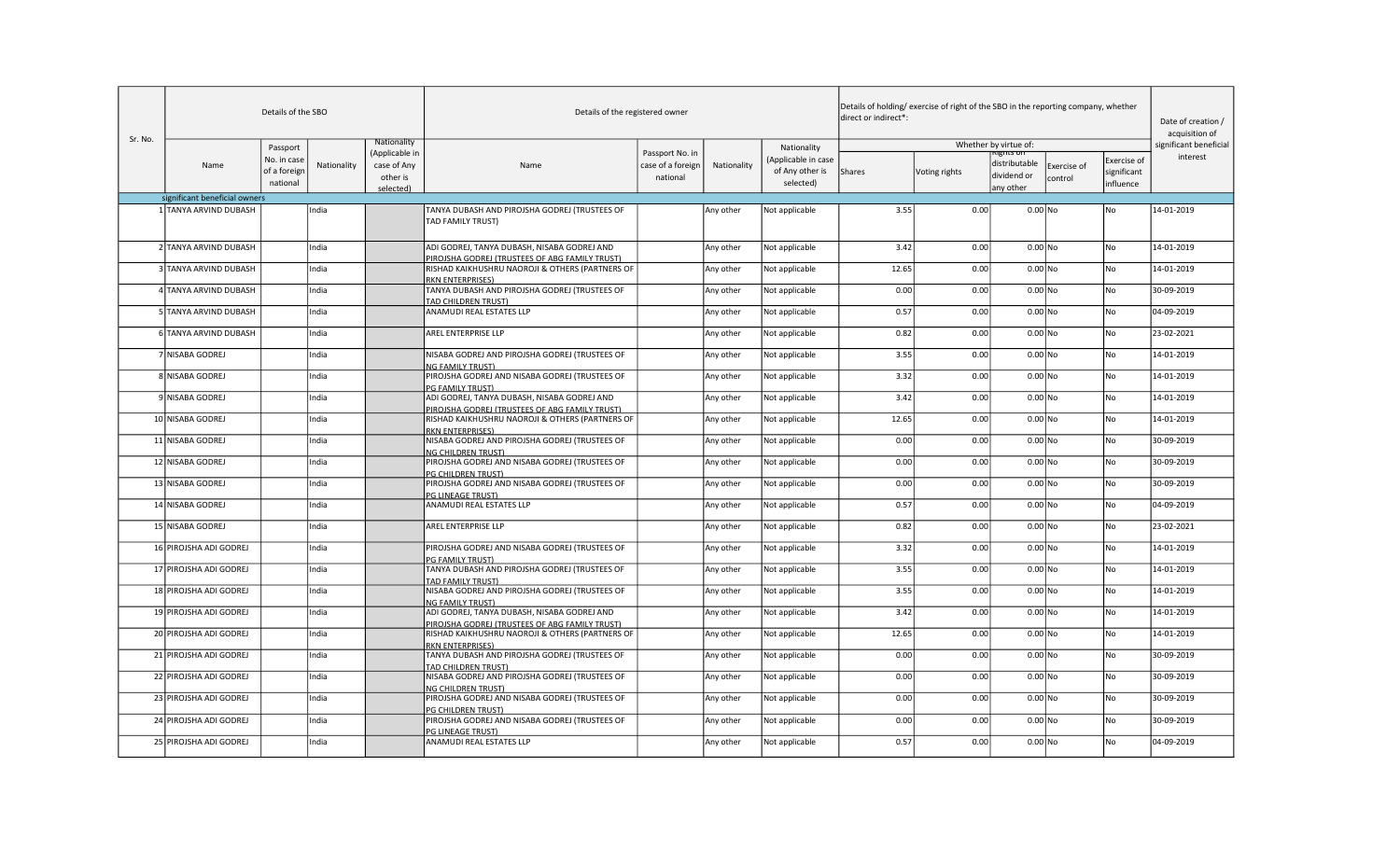|         |                                     | Details of the SBO                      |             |                                                        | Details of the registered owner                                                            |                                                  |             |                                                     | direct or indirect*: | Details of holding/ exercise of right of the SBO in the reporting company, whether |                                           |                        |                                                | Date of creation /<br>acquisition of |
|---------|-------------------------------------|-----------------------------------------|-------------|--------------------------------------------------------|--------------------------------------------------------------------------------------------|--------------------------------------------------|-------------|-----------------------------------------------------|----------------------|------------------------------------------------------------------------------------|-------------------------------------------|------------------------|------------------------------------------------|--------------------------------------|
| Sr. No. |                                     | Passport                                |             | Nationality                                            |                                                                                            |                                                  |             | Nationality                                         |                      |                                                                                    | Whether by virtue of:                     |                        |                                                | significant beneficial               |
|         | Name                                | No. in case<br>of a foreign<br>national | Nationality | (Applicable in<br>case of Any<br>other is<br>selected) | Name                                                                                       | Passport No. in<br>case of a foreign<br>national | Nationality | (Applicable in case<br>of Any other is<br>selected) | Shares               | Voting rights                                                                      | distributable<br>dividend or<br>any other | Exercise of<br>control | <b>Exercise of</b><br>significant<br>influence | interest                             |
|         | 26 PIROJSHA ADI GODREJ              |                                         | India       |                                                        | <b>AREL ENTERPRISE LLP</b>                                                                 |                                                  | Any other   | Not applicable                                      | 0.82                 | 0.00                                                                               | $0.00$ No                                 |                        | No                                             | 23-02-2021                           |
|         | 27 NADIR B. GODREJ                  |                                         | India       |                                                        | NADIR GODREJ, HORMAZD GODREJ AND RATI GODREJ<br>TRUSTEES OF NBG FAMILY TRUST)              |                                                  | Any other   | Not applicable                                      | 3.42                 | 0.00                                                                               | $0.00$ No                                 |                        | No                                             | 14-01-2019                           |
|         | 28 NADIR B. GODREJ                  |                                         | India       |                                                        | NADIR GODREJ, HORMAZD GODREJ AND RATI GODREJ<br>TRUSTEES OF BNG FAMILY TRUST)              |                                                  | Any other   | Not applicable                                      | 2.38                 | 0.00                                                                               | $0.00 $ No                                |                        | No                                             | 14-01-2019                           |
|         | 29 NADIR B. GODREJ                  |                                         | India       |                                                        | NADIR GODREJ, HORMAZD GODREJ AND RATI GODREJ<br><b>TRUSTEES OF SNG FAMILY TRUST)</b>       |                                                  | Any other   | Not applicable                                      | 2.49                 | 0.00                                                                               | $0.00 $ No                                |                        | No                                             | 14-01-2019                           |
|         | 30 NADIR B. GODREJ                  |                                         | India       |                                                        | NADIR GODREJ, HORMAZD GODREJ AND RATI GODREJ<br><b>TRUSTEES OF HNG FAMILY TRUST)</b>       |                                                  | Any other   | Not applicable                                      | 2.65                 | 0.00                                                                               | $0.00 $ No                                |                        | No                                             | 14-01-2019                           |
|         | 31 NADIR B. GODREJ                  |                                         | India       |                                                        | RISHAD KAIKHUSHRU NAOROJI & OTHERS (PARTNERS OF<br>RKN ENTERPRISES)                        |                                                  | Any other   | Not applicable                                      | 12.65                | 0.00                                                                               | $0.00 $ No                                |                        | l No                                           | 14-01-2019                           |
|         | 32 NADIR B. GODREJ                  |                                         | India       |                                                        | NADIR GODREJ, HORMAZD GODREJ AND RATI GODREJ<br><b>TRUSTEES OF RNG FAMILY TRUST)</b>       |                                                  | Any other   | Not applicable                                      | 0.00                 | 0.00                                                                               | $0.00$ No                                 |                        | No                                             | 30-09-2019                           |
|         | 33 NADIR B. GODREJ                  |                                         | India       |                                                        | NADIR GODREJ,HORMAZD GODREJ AND RATI GODREJ<br>TRUSTEES OF BNG SUCCESSOR TRUST)            |                                                  | Any other   | Not applicable                                      | 0.00                 | 0.00                                                                               | $0.00$ No                                 |                        | No                                             | 30-09-2019                           |
|         | 34 NADIR B. GODREJ                  |                                         | India       |                                                        | NADIR GODREJ, HORMAZD GODREJ AND BURJIS GODREJ<br><b>TRUSTEES OF BNG LINEAGE TRUST)</b>    |                                                  | Any other   | Not applicable                                      | 0.00                 | 0.00                                                                               | $0.00$ No                                 |                        | No                                             | 30-09-2019                           |
|         | 35 NADIR B. GODREJ                  |                                         | India       |                                                        | NADIR GODREJ, HORMAZD GODREJ AND RATI GODREJ<br><b>TRUSTEES OF SNG SUCCESSOR TRUST)</b>    |                                                  | Any other   | Not applicable                                      | 0.00                 | 0.00                                                                               | $0.00$ No                                 |                        | No                                             | 30-09-2019                           |
|         | 36 NADIR B. GODREJ                  |                                         | India       |                                                        | NADIR GODREJ,HORMAZD GODREJ AND SOHRAB GODREJ<br><b>TRUSTEES OF SNG LINEAGE TRUST)</b>     |                                                  | Any other   | Not applicable                                      | 0.00                 | 0.00                                                                               | $0.00$ No                                 |                        | No                                             | 30-09-2019                           |
|         | 37 NADIR B. GODREJ                  |                                         | India       |                                                        | ANAMUDI REAL ESTATES LLP                                                                   |                                                  | Any other   | Not applicable                                      | 0.57                 | 0.00                                                                               | $0.00$ No                                 |                        | No                                             | 04-09-2019                           |
|         | 38 NADIR B. GODREJ                  |                                         | India       |                                                        | <b>AREL ENTERPRISE LLP</b>                                                                 |                                                  | Any other   | Not applicable                                      | 0.82                 | 0.00                                                                               | $0.00$ No                                 |                        | No                                             | 23-02-2021                           |
|         | 39 HORMAZD N.GODREJ                 |                                         | India       |                                                        | NADIR GODREJ, HORMAZD GODREJ AND RATI GODREJ<br>TRUSTEES OF NBG FAMILY TRUST)              |                                                  | Any other   | Not applicable                                      | 3.42                 | 0.00                                                                               | $0.00$ No                                 |                        | No                                             | 14-01-2019                           |
|         | 40 HORMAZD N.GODREJ                 |                                         | India       |                                                        | NADIR GODREJ, HORMAZD GODREJ AND RATI GODREJ<br><b>TRUSTEES OF BNG FAMILY TRUST)</b>       |                                                  | Any other   | Not applicable                                      | 2.38                 | 0.00                                                                               | $0.00$ No                                 |                        | No                                             | 14-01-2019                           |
|         | 41 HORMAZD N.GODREJ                 |                                         | India       |                                                        | NADIR GODREJ, HORMAZD GODREJ AND RATI GODREJ<br><b>TRUSTEES OF SNG FAMILY TRUST)</b>       |                                                  | Any other   | Not applicable                                      | 2.49                 | 0.00                                                                               | $0.00 $ No                                |                        | No                                             | 14-01-2019                           |
|         | 42 HORMAZD N.GODREJ                 |                                         | India       |                                                        | NADIR GODREJ, HORMAZD GODREJ AND RATI GODREJ<br><b>TRUSTEES OF HNG FAMILY TRUST)</b>       |                                                  | Any other   | Not applicable                                      | 2.65                 | 0.00                                                                               | $0.00 $ No                                |                        | No                                             | 14-01-2019                           |
|         | 43 HORMAZD N.GODREJ                 |                                         | India       |                                                        | RISHAD KAIKHUSHRU NAOROJI & OTHERS (PARTNERS OF<br><b>RKN ENTERPRISES)</b>                 |                                                  | Any other   | Not applicable                                      | 12.65                | 0.00                                                                               | $0.00$ No                                 |                        | l No                                           | 14-01-2019                           |
|         | 44 HORMAZD N.GODREJ                 |                                         | India       |                                                        | NADIR GODREJ, HORMAZD GODREJ AND RATI GODREJ<br><b>TRUSTEES OF RNG FAMILY TRUST)</b>       |                                                  | Any other   | Not applicable                                      | 0.00                 | 0.00                                                                               | $0.00$ No                                 |                        | No                                             | 30-09-2019                           |
|         | 45 HORMAZD N.GODREJ                 |                                         | India       |                                                        | NADIR GODREJ, HORMAZD GODREJ AND RATI GODREJ<br>TRUSTEES OF BNG SUCCESSOR TRUST)           |                                                  | Any other   | Not applicable                                      | 0.00                 | 0.00                                                                               | $0.00$ No                                 |                        | No                                             | 30-09-2019                           |
|         | 46 HORMAZD N.GODREJ                 |                                         | India       |                                                        | NADIR GODREJ, HORMAZD GODREJ AND BURJIS GODREJ<br><b>TRUSTEES OF BNG LINEAGE TRUST)</b>    |                                                  | Any other   | Not applicable                                      | 0.00                 | 0.00                                                                               | $0.00$ No                                 |                        | No                                             | 30-09-2019                           |
|         | 47 HORMAZD N.GODREJ                 |                                         | India       |                                                        | NADIR GODREJ, HORMAZD GODREJ AND RATI GODREJ<br><b>TRUSTEES OF SNG SUCCESSOR TRUST)</b>    |                                                  | Any other   | Not applicable                                      | 0.00                 | 0.00                                                                               | $0.00 $ No                                |                        | No                                             | 30-09-2019                           |
|         | 48 HORMAZD N.GODREJ                 |                                         | India       |                                                        | NADIR GODREJ, HORMAZD GODREJ AND SOHRAB GODREJ<br><b>TRUSTEES OF SNG LINEAGE TRUST)</b>    |                                                  | Any other   | Not applicable                                      | 0.00                 | 0.00                                                                               | $0.00$ No                                 |                        | No                                             | 30-09-2019                           |
|         | 49 HORMAZD N.GODREJ                 |                                         | India       |                                                        | ANAMUDI REAL ESTATES LLP                                                                   |                                                  | Any other   | Not applicable                                      | 0.57                 | 0.00                                                                               | $0.00$ No                                 |                        | No                                             | 04-09-2019                           |
|         | 50 NAVROZE JAMSHYD<br><b>GODREJ</b> |                                         | India       |                                                        | RISHAD KAIKHUSHRU NAOROJI & OTHERS (PARTNERS OF<br><b>RKN ENTERPRISES)</b>                 |                                                  | Any other   | Not applicable                                      | 12.65                | 0.00                                                                               | $0.00$ No                                 |                        | No                                             | 14-01-2019                           |
|         | 51 NAVROZE JAMSHYD<br><b>GODREJ</b> |                                         | India       |                                                        | JAMSHYD GODREJ, PHEROZA GODREJ AND NAVROZE<br><b>GODREJ (TRUSTEES OF PJG FAMILY TRUST)</b> |                                                  | Any other   | Not applicable                                      | 0.00                 | 0.00                                                                               | $0.00$ No                                 |                        | No                                             | 30-09-2019                           |
|         | 52 NAVROZE JAMSHYD<br>GODREJ        |                                         | India       |                                                        | JAMSHYD GODREJ, PHEROZA GODREJ AND NAVROZE<br><b>GODREJ (TRUSTEES OF NJG FAMILY TRUST)</b> |                                                  | Any other   | Not applicable                                      | 0.00                 | 0.00                                                                               | $0.00$ No                                 |                        | No.                                            | 30-09-2019                           |